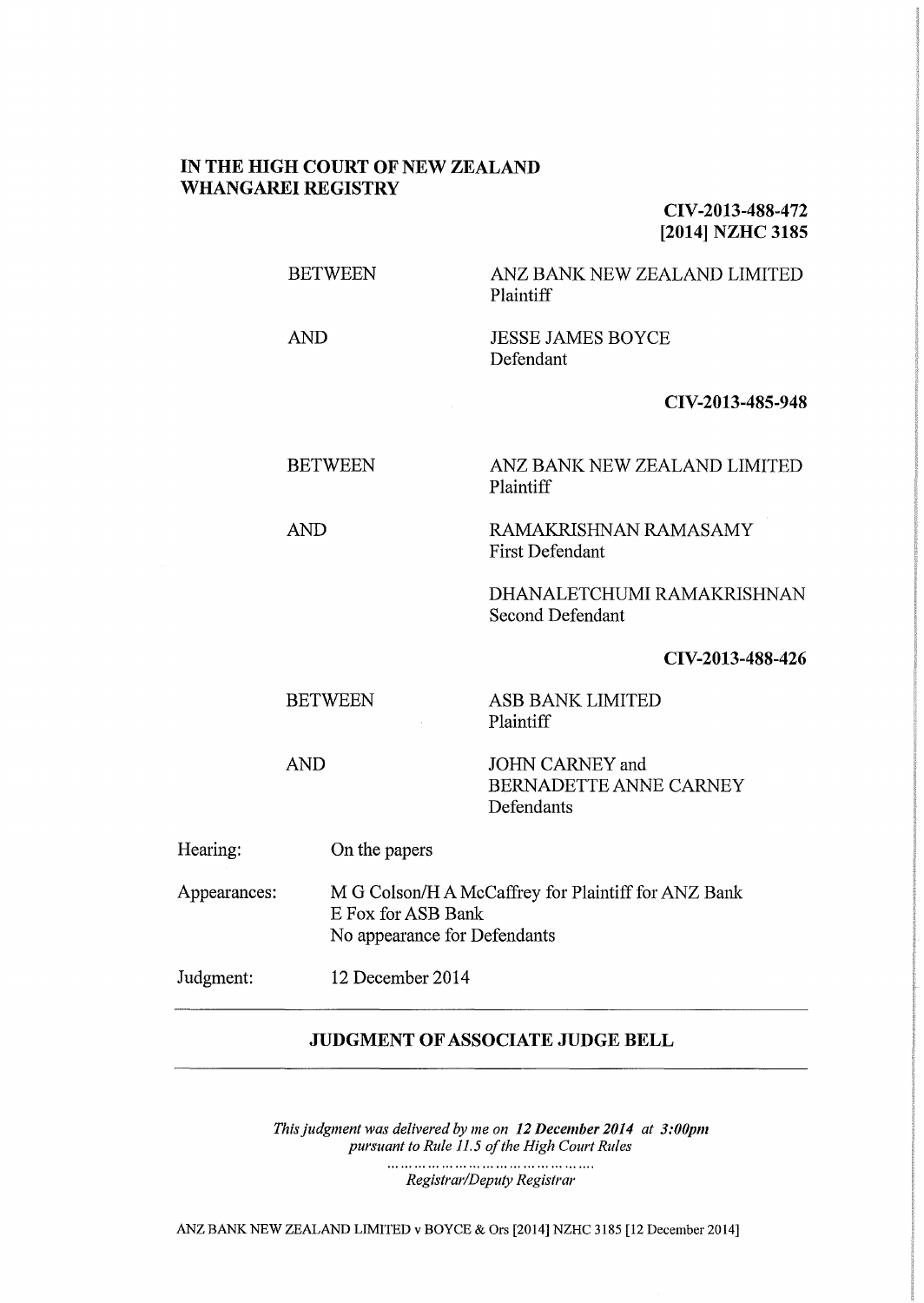#### **CONTENTS**

#### **Paragraph**

| Acceleration clauses and ss 119-120 of the Property Law Act 2007                    | ั4]                |
|-------------------------------------------------------------------------------------|--------------------|
| The lenders' arguments                                                              | [13]               |
| A notice under s 119 as a conditional call up?                                      | 14                 |
| Specifying automatic acceleration under s $120(1)(d)(i)$                            | [17]               |
| Does the drafting of the notices defeat a later exercise of the call-up power? [19] |                    |
| The effect of recovery of sums secured under s 185 of the Property Law Act          | [20]               |
| Additional argument by the ANZ                                                      | $\left[ 25\right]$ |
| ANZ's fallback position                                                             | [28]               |
| <b>ANZ Bank New Zealand Ltd v Boyce</b>                                             | [31]               |
| Result                                                                              | [38]               |
| ANZ Bank New Zealand Ltd v Ramasamy and Ramakrishnan                                | [41]               |
| Result                                                                              | [52]               |
| <b>ASB Bank Ltd v Carney and Carney</b>                                             |                    |
| The drafting point                                                                  | [63]               |
| Was the bank entitled to accelerate, given its recoveries under s 185?              | [71]               |
| Result                                                                              | 74                 |

[1] A loan contract may require the borrower to repay by instalments. Such a contract will often provide that if the borrower defaults in paying an instalment, the lender may give notice to the borrower requiring him or her to repay the balance of the loan, even though it would not otherwise have fallen due. That is a call-up acceleration clause. That is in contrast with automatic acceleration clauses, under which the balance of the loan becomes automatically repayable on default, without requiring the lender to give notice to the borrower. In loan contracts with call-up acceleration clauses, the lender must give notice to the borrower so as to make the balance of the loan due and payable. Failing notice, there is no acceleration and the lender must wait for each subsequent instalment to fall due before enforcing the debt for that instalment. So in *Commodore Pty Ltd v Perpetual Trustees Estate* & *Agency Co of New Zealand Ltd, Somers J said*:<sup>1</sup>

The mortgagee did not ever purport to call up the principal from the mortgagor. That did not invalidate the notice. But it did mean that the mortgagor was (at least until sale) not liable to repay before the contractual date.

 $\mathbf{1}$ *Commodore Pty Ltd v Perpetual Trustees Estate* & *Agency Co of New Zealand Ltd*  [1984] 1 NZLR 324 (CA) at 342.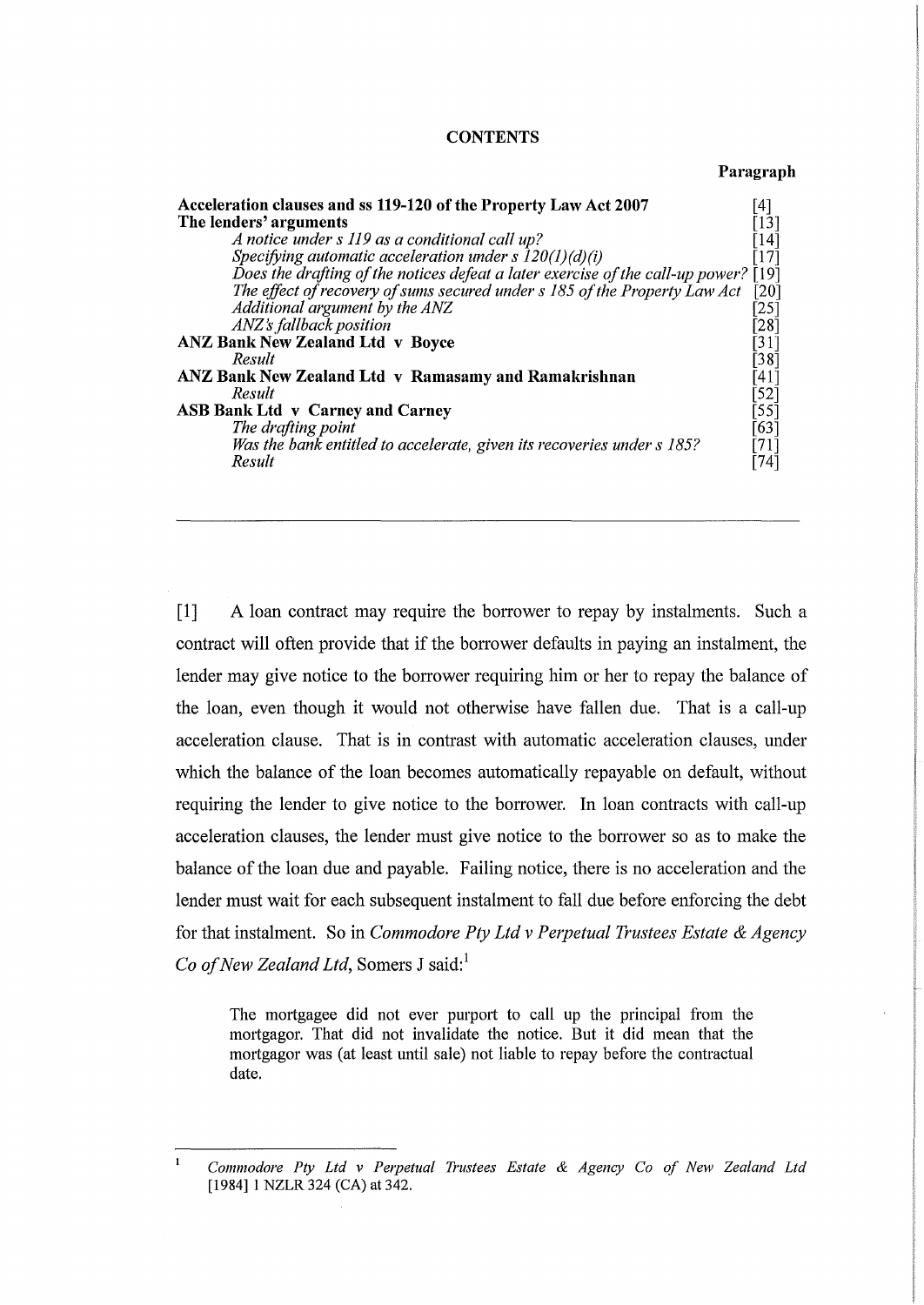[2] In these three cases, the loan contracts have call-up acceleration clauses. Although the borrowers defaulted, the lenders did not give them call-up notices. The lenders contend that, even without calling up the loans, they are entitled to judgment for the principal payable under the loans. The lenders took security by way of mortgages over land owned by borrowers. In general, the lenders say that because they gave the mortgagors notices under s 119 of the Property Law Act 2007 and later sold the mortgagors' properties under their powers of sale, they are not required to take any further steps to call up the principal.

[3] The lenders applied for summary judgment. The borrowers did not oppose. Because I doubted whether the debts had been accelerated, I asked for further submissions. It has taken me longer than I would have wanted to give my decision. I apologise to the parties for the delay.

# **Acceleration clauses and ss 119-120 of the Property Law Act 2007**

[4] Acceleration clauses are standard in loan contracts. They are to be contrasted with loan contracts under which lenders can call for repayment, regardless of default. A current account with a bank is a common example of the latter. The fact that a loan may be accelerated only upon default allows borrowers to plan their affairs with greater certainty than if the lender could call up the loan at any time. On the other hand, the possibility of the balance of the loan being called up upon default incentivises borrowers to repay on time. For lenders, acceleration clauses allow for efficiency in that they do not have to await each succeeding instalment to fall due and take separate enforcement action following each default.

# [5] The Property Law Act defines acceleration clause:<sup>2</sup>

In this Act, unless the context otherwise requires,  $-$ 

**acceleration clause** means an express or implied term in an instrument which provides that, if there is a default, any amounts secured by a mortgage *become payable (or may be called up as becoming payable)* earlier than would be the case if there had not been a default.

[Emphasis added.]

<sup>2</sup>  Property Law Act 2007, s 4.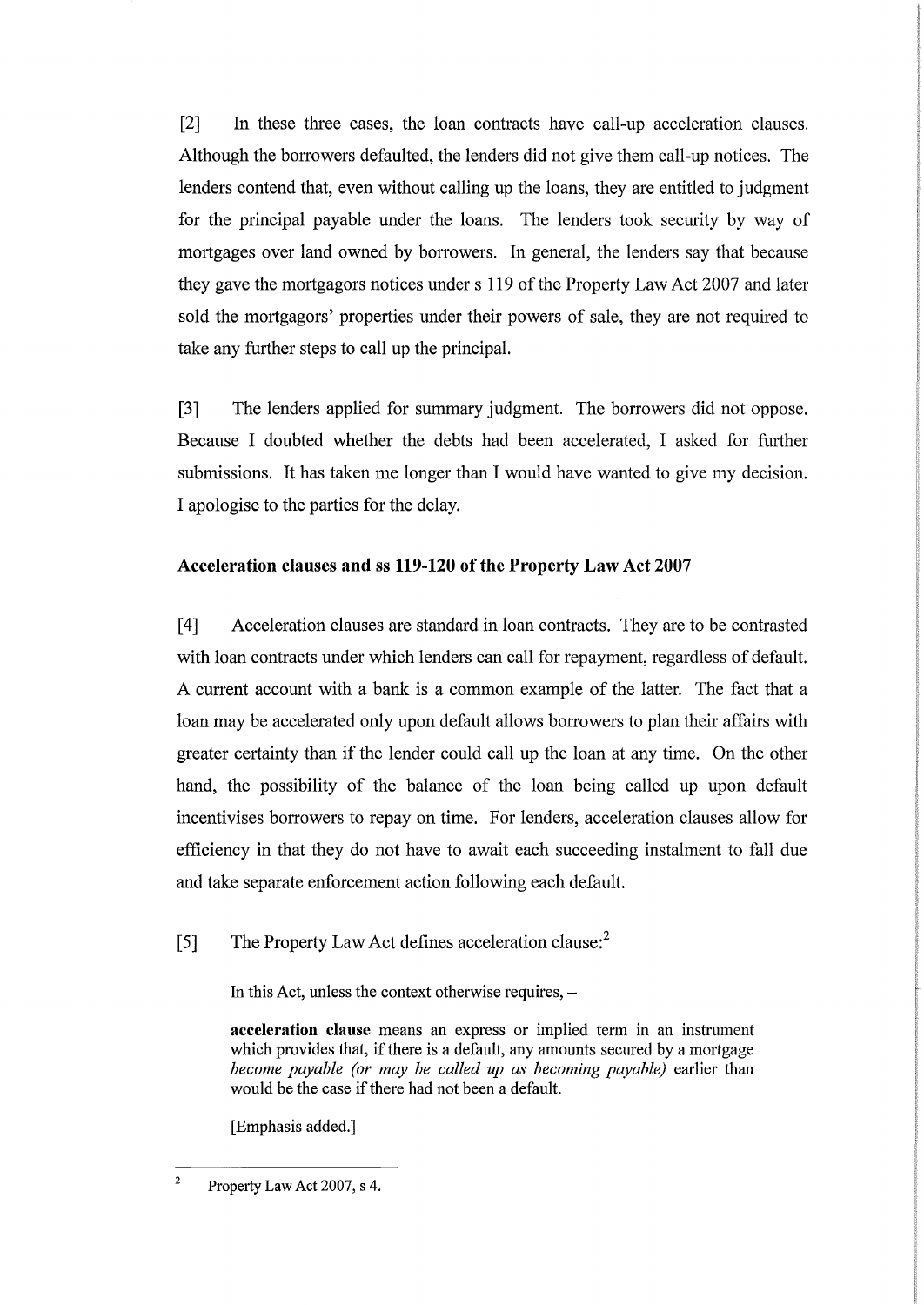[6] Under automatic acceleration clauses, the lender is not required to take any steps following default for the amount secured by the mortgage to become payable. If the lender does not want to insist on the automatic acceleration taking effect, that will require a waiver or some similar arrangement binding on the lender to operate. On the other hand, under a call-up acceleration clause, the requirement for a lender to call up entails a deliberate decision by the lender to accelerate the loan. "May" in the definition above shows the exercise of a discretion in calling up.

[7] It is for the parties to a loan contract to decide whether there should be acceleration provisions and to decide whether they should be automatic or call-up acceleration clauses. Invariably the lender sets the terms. A lender who specifies a call-up acceleration clause in a loan contract cannot complain of being held to it.

[8] When loans are secured by mortgages over land or goods, Parliament has introduced a control on the exercise of the power to accelerate: ss 119 and 120 of the Property Law Act for mortgages of land and ss 128 and 129 for mortgages of goods. An acceleration clause cannot take effect unless the mortgagee has first given the mortgagor a statutory notice as to defaults which must be remedied within at least 20 working days, and the defaults have not been remedied in time.<sup>3</sup> For mortgages of land, ss 119 and 120 say:

#### **119 Notice must be given to current mortgagor of mortgaged land of exercise of powers, etc**

- (1) No amounts secured by a mortgage over land are payable by any person under an acceleration clause, and no mortgagee or receiver may exercise a power specified in subsection (2), by reason of a default, unless-
	- (a) a notice complying with section 120 has been served (whether by the mortgagee or receiver) on the person who, at the date of the service of the notice, is the current mortgagor: and
	- (b) on the expiry of the period specified in the notice, the default has not been remedied.
- (2) The powers are

 $\overline{3}$ For completeness, I record that under s  $125(1)(b)$  a notice under s 119 is not required in the case of a mortgage debenture, which creates a charge on all or substantially all of the assets of a body corporate.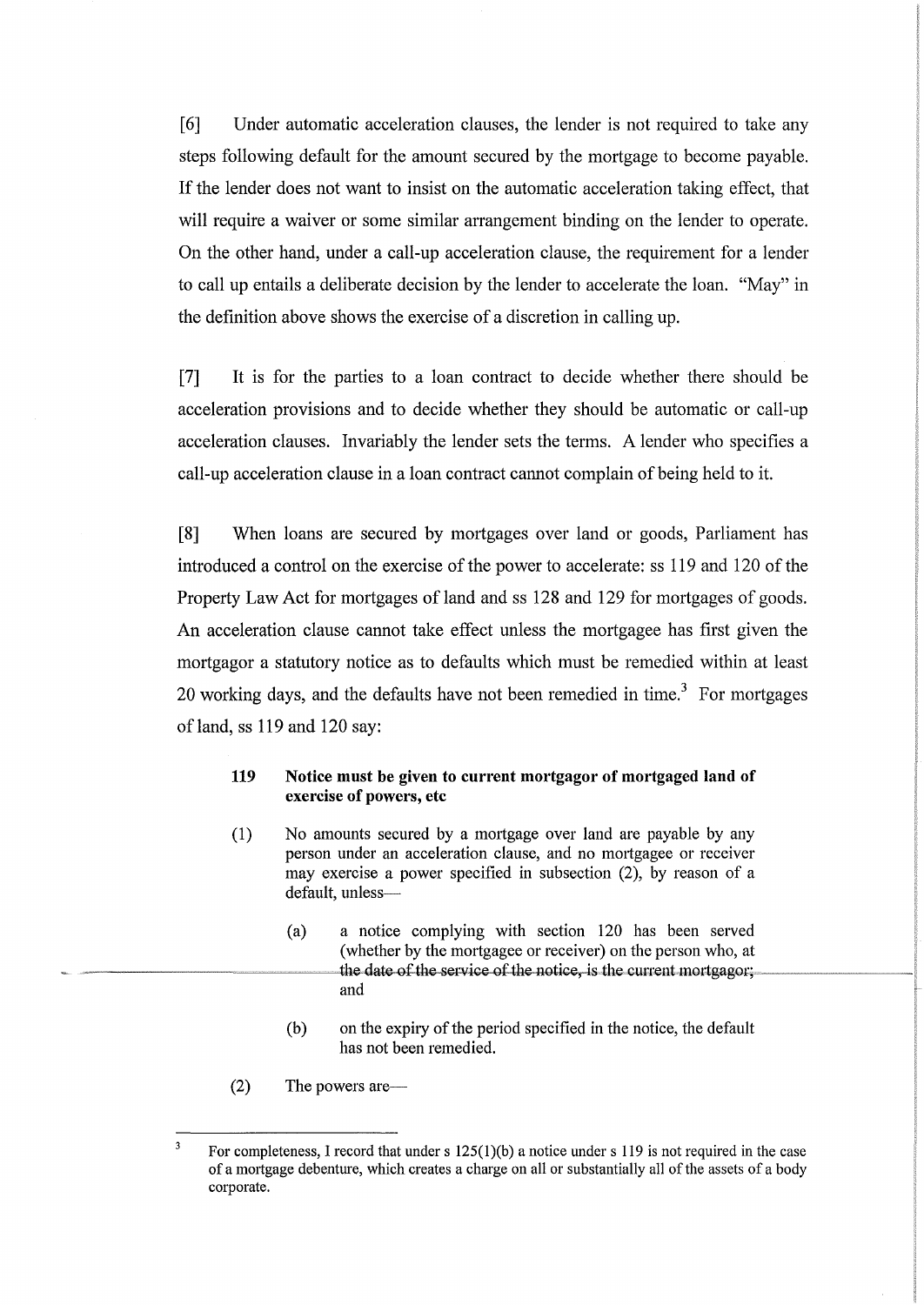- (a) the mortgagee's power to enter into possession of mortgaged land:
- (b) the receiver's power to manage mortgaged land or demand and recover income from mortgaged land:
- (c) the m01tgagee's or receiver's power to sell mortgaged land.
- (3) Subsection (1) is subject to sections 125 and 126.
- ( 4) A notice required by this section may be given in the same document as a notice under section 118.

#### **120 Form of notice under section 119**

- (1) The notice required by section 119 must be in the prescribed form and must adequately inform the current mortgagor of-
	- (a) the nature and extent of the default; and
	- (b) the action required to remedy the default (if it can be remedied); and
	- ( c) the period within which the current mortgagor must remedy the default or cause it to be remedied, being not shorter than 20 working days after the date of service of the notice, or any longer period for the remedying of the default specified by any term that is expressed or implied in any instrument; and
	- (d) the consequence that if, at the expiry of the period specified under paragraph (c), the default has not been, or cannot be, remedied.-
		- (i) the amounts secured by the mortgage and specified in the notice will become payable; or
		- (ii) the amounts secured by the mortgage and specified in the notice may be called up as becoming payable; or
		- (iii) the powers of the mortgagee or receiver specified in the notice will become exercisable; or
		- (iv) more than 1 of those things will occur.
- (2) A notice required by section 119 may specify that the action required to remedy the default includes the payment (whether to the mortgagee or receiver) of a specified amount, being the reasonable costs and disbursements (whether of the mortgagee or receiver) in preparing and serving the notice.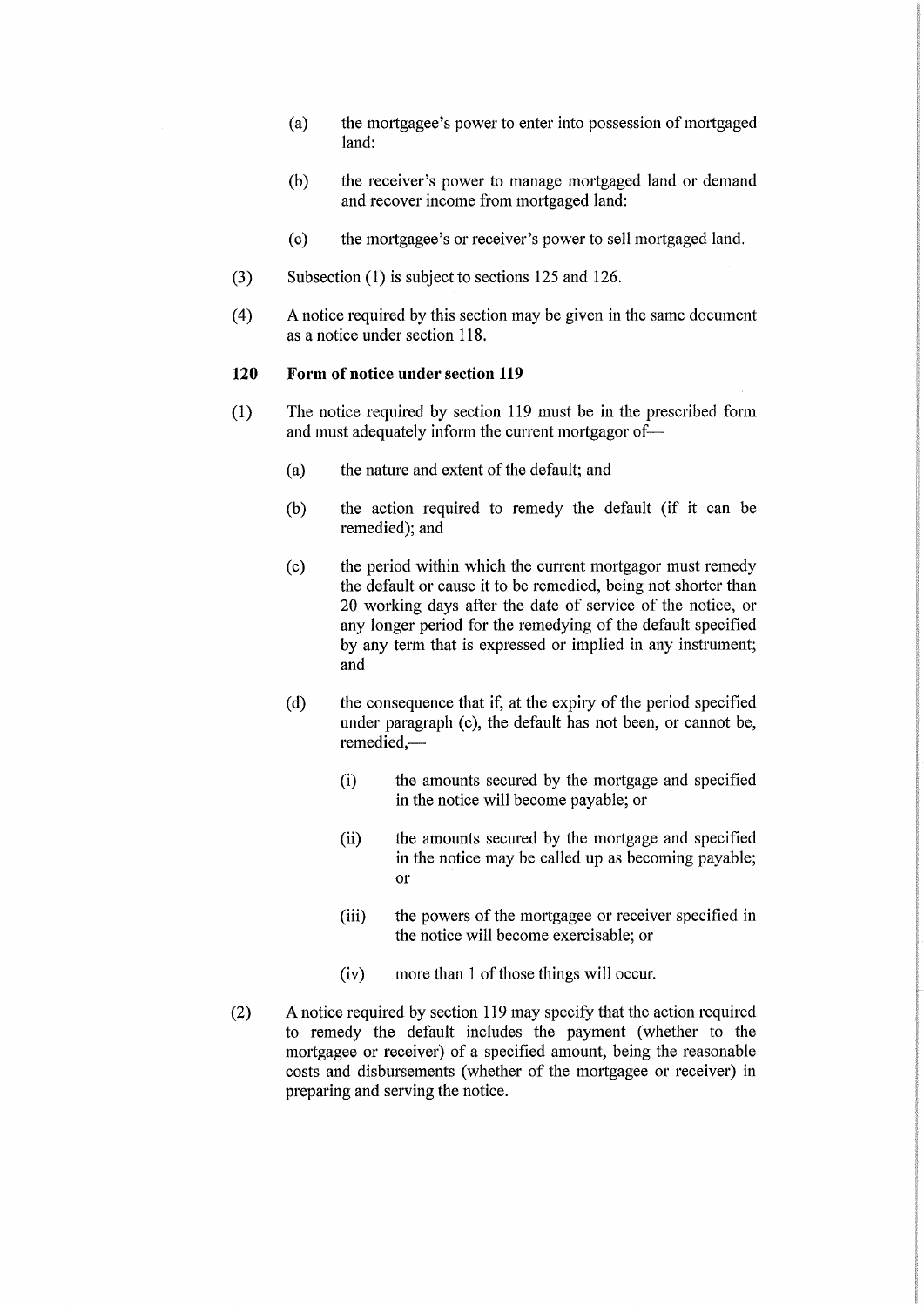[9] There were conesponding provisions, but not in the same terms, in s 92 of the Property Law Act 1952. In *Jaffe v Premier Motors Ltd,* Shorland J stated the purpose of requiring the statutory notice: $<sup>4</sup>$ </sup>

One of the objects of s 92 is to ameliorate the effects of a provision in the mortgage which makes the principal sum payable, if there is default in other matters. Its purpose in this respect is to require that a mortgagor will be notified in writing of any breaches of covenant which would, but for s 92, make the principal sum payable, and be given a period of time within which to remedy these breaches, and thus receive the opportunity of escaping the calling up of the principal sum.

# [10] In *Commodore*, Cooke J said:<sup>5</sup>

... clauses accelerating a major liability in the event of a minor default can work oppressively. That is the very raison d'etre of the statutory protection so far as it concems acceleration clauses ... Over the years the New Zealand Parliament has shown continuing sensitivity to the interests of mortgagors and lessees by enacting various provisions for their relief or protection. Section 92(1) is a provision of this character in that, to adopt words used by Mr Barton, it provides for a short moratorium. ...

[11] While the purpose of the notice under s 119 is to give the mortgagor an opportunity to remedy defaults, it also allows time in which a mortgagor may make other proposals to the mortgagee. A mortgagee is not, of course, required to go along with the mortgagor's proposals. But the opportunity for proposals to be put and considered is still relevant. In the case of a call-up acceleration clause, the mortgagee has the opportunity to consider in all the circumstances, including matters put to it by the mortgagor, whether it should call up the balance secured by the mortgage, even if defaults under the loan contract have not been remedied within the time allowed under the notice.

[12] Sections 119 and 120 of the Property Law Act make only a limited disturbance to the parties' rights under the loan contract. The exercise of powers is defened until the conditions in those sections are satisfied, but that aside, the terms of the loan contract are not varied - no new terms are added; none are taken away. So if the loan contract contains a call-up acceleration clause, that provision remains unchanged, both before and after a notice under s 119 has been served and after any

<sup>4</sup>*Jaffe v Premier Motors Ltd* [1960] NZLR 146 at 148. See also *United Peoples' Organisation (World Wide) Inc. v Rakino Farms Ltd (No 2)* [1964] NZLR 739 at 741.

 $\sqrt{5}$ *Commodore,* above n 1, at 333-334.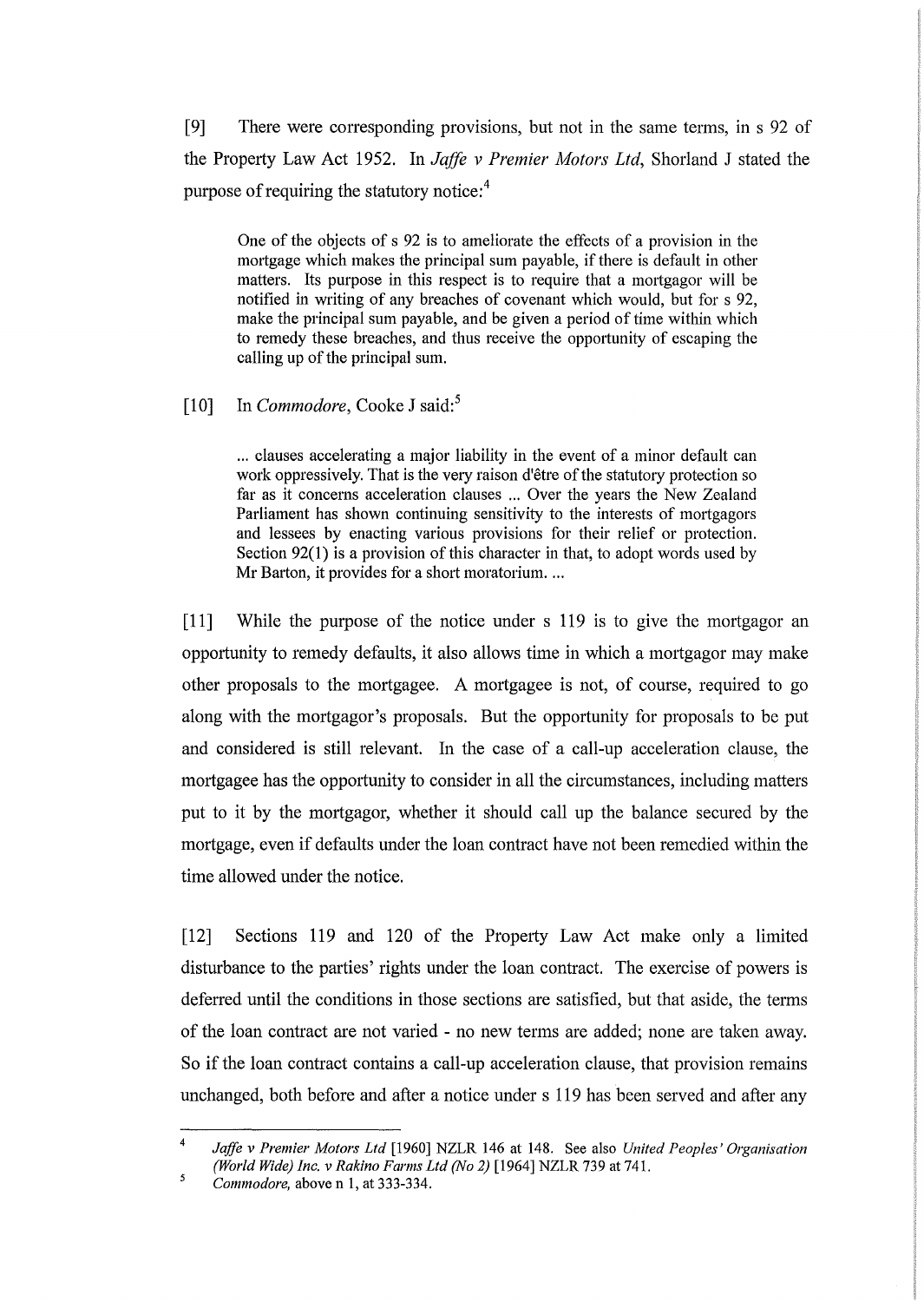defaults have not been remedied. In those circumstances, the mortgagee may exercise the call-up power and all sums secured under the mortgage will become payable. But as Somers J pointed out in the *Commodore* case, if the lender does not give the notice calling up the sums secured under the mortgage, they will not become payable immediately but only on the contract date. The mortgagee will be able to only enforce the payment of instalments that had become due independently of the acceleration clause.

### **The lenders' arguments**

[13] Against that, the lenders submit that these provisions do not stand in the way of their obtaining judgment, even though they did not write to the mortgagors calling up the loans after the mortgagors failed to remedy defaults set out in notices under s 119. Here are the arguments they put up.

## *A notice under s 119 as a conditional call up?*

[14] The mortgagee may not call up under an acceleration clause ahead of the expiry of the time allowed for remedying defaults. The lenders contend however that it is possible to give a call-up notice with delayed effect. Their argument is that before the expiry of the time for remedying defaults given as required by  $s 120(1)(c)$ , a mortgagee is entitled to give a notice to the effect that if defaults have not been remedied by a given date then the sums secured under the mortgage will become payable. The mortgagee can state that in a notice under s 119. They argue for a conditional notice, under which a call up is made in the s 119 notice, but is to take effect at the end of the moratorium.

[15] I disagree for two reasons. First, what is deferred under s 119 is the power to call up. Unlike an automatic acceleration clause, a call-up clause requires a decision by the mortgagee to accelerate. That decision can be made only after defaults have not been remedied within the time allowed. The decision is to be made in the circumstances at the end of the moratorium, not the circumstances when the notice under s 119 is issued. For example, during the moratorium the mortgagor may make part payments of the defaults and provide satisfactory assurances that the outstanding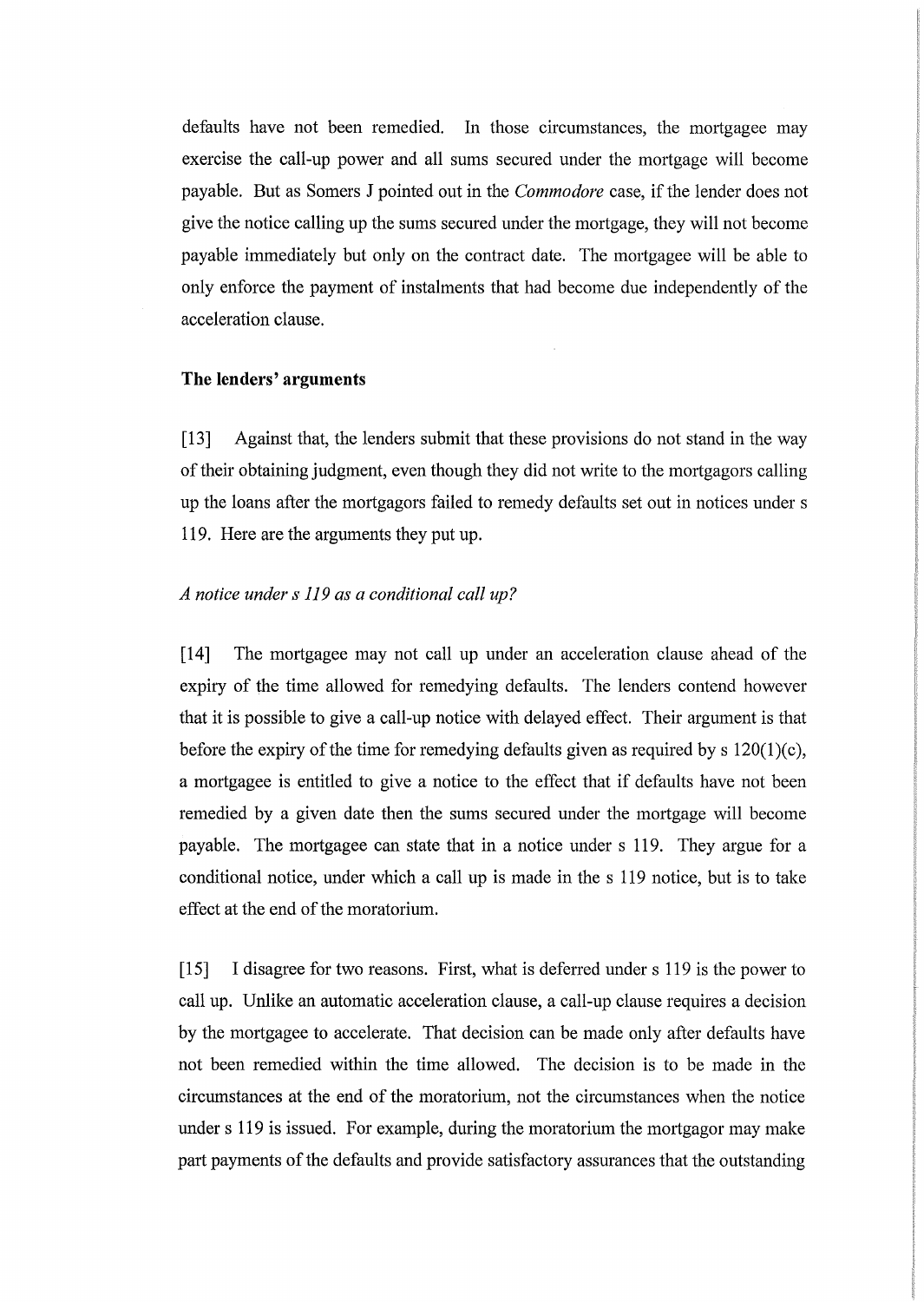balance will be paid very soon (although outside the period to remedy defaults). That may bear on the mortgagee's decision whether to call up. As s 119 defers the power to call up, including the decision whether to call up, the mortgagee is barred :from pre-determining whether to call up ahead of the expiry of the moratorium.

[16] Second, the Property Law Act has limited provisions allowing the exercise of other powers before the expiry of the moratorium. Under s 124, a mortgagee or receiver may enter into an agreement to sell mortgaged land or grant an option to purchase ahead of the expiry of the moratorium, if the contract or option is conditional on the default not being remedied within time. Under s 126, a court may grant leave to a mortgagee or receiver to enter into possession or to begin management of mortgaged land ahead of time. These exceptions, allowing the mortgagee to take action only in defined circumstances before the end of the moratorium, prove the rule that otherwise steps may not be taken during that period.

## *Specifying automatic acceleration under s 120(1 )( d)(i)?*

[17] The lenders say that they can escape these restrictions by appropriate drafting of the s 119 notice. Section 120(1)(d) requires the mortgagee to state the consequences if defaults are not remedied in time. One of those consequences is that the amounts secured by the mortgage will become automatically payable; another is that secured amounts may be called up.<sup>6</sup> In their submission, that gives them options. That allows them to specify that amounts secured by the mortgage will become automatically payable under s  $120(1)(d)(i)$ , even if the loan contract has a call-up acceleration clause. On this argument, s  $120(1)(d)$  allows them to assert powers that are not conferred in the loan contract. That cannot be right. The consequences that may be identified under s 120(1)(d) are those provided in the loan contract. To take an absurd example, if a mortgage does not allow the mortgagee to appoint a receiver on default by the mortgagor, a notice under ss 119 could not state as one of the consequences under s  $120(1)(d)$  that the mortgagee will appoint a receiver to manage the property. If a loan contract provides a call-up acceleration clause, the consequence that the mortgagee may include in a s 119 notice is that the call-up *may* be exercised. Because ss 119 and 120 make only limited disturbance to

<sup>&</sup>lt;sup>6</sup> Section  $120(1)(d)(i)$  and (ii).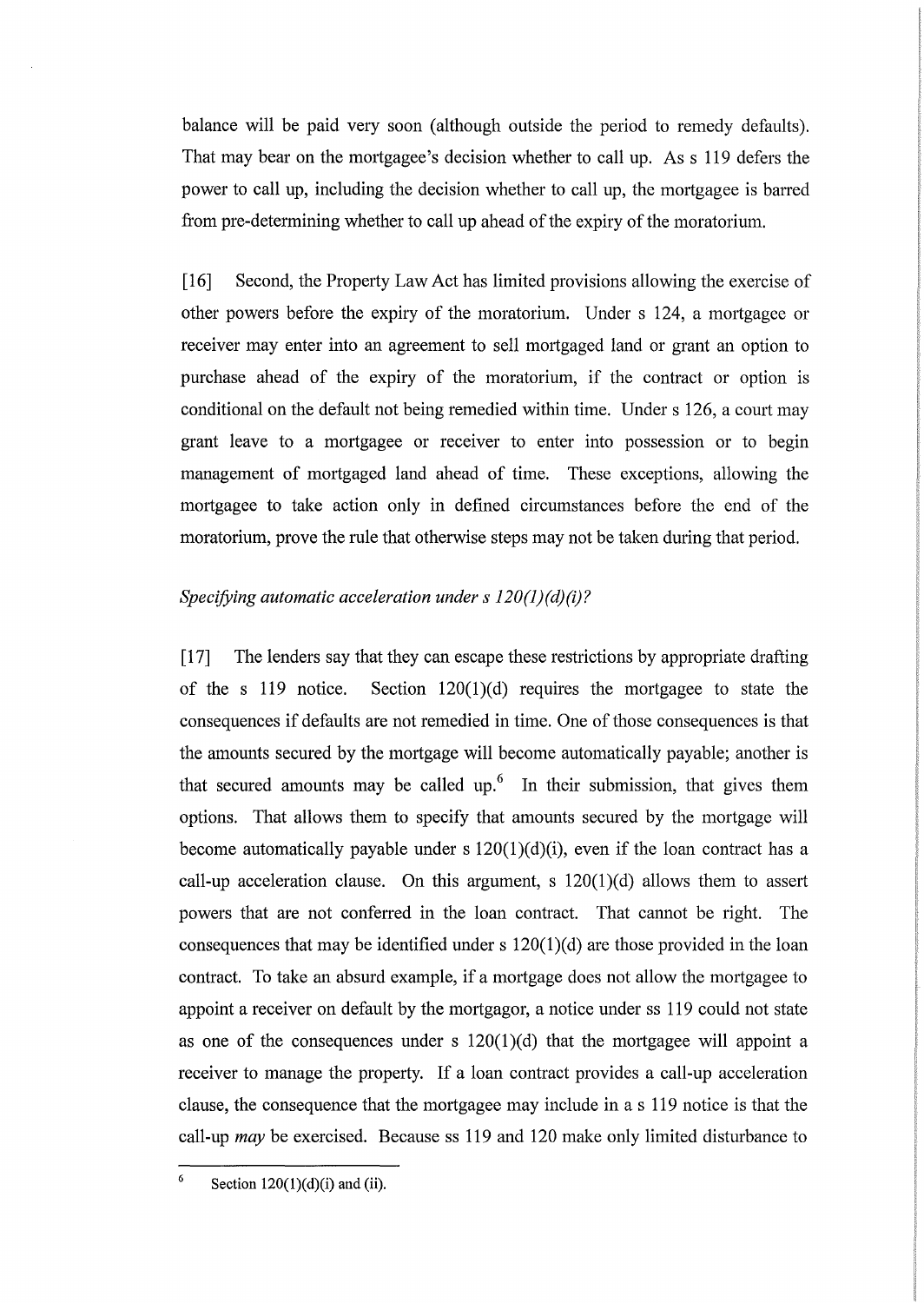the loan contract, the mortgagee cannot assert automatic acceleration, unless the loan contract provides for it.

[18] In these cases, in each of the notices under s 119, the mortgagee specified that all amounts secured by the mortgage would become payable, a statement of effect (relying on s  $120(1)(d)(i)$ ), rather than saying that the loans may be called up, a statement of possible intention. The clear purpose of s  $120(1)(d)$  is to preserve the distinction between the different forms of acceleration clause. The lenders cannot change their power to call up into an automatic acceleration by stating that there will be an automatic acceleration in their s 119 notice. If they wanted to accelerate, they were required to give notice to the mortgagors at the end of the moratorium. If they did not do so, there was no acceleration. Apart from the instalments that had already fallen due, they could not enforce payment of the other sums secured under the mortgages.

### *Does the drafting of the notices defeat a later exercise of the call-up power?*

[19] This is a separate question. The issue is whether the fact that the notices stated the wrong consequence, automatic acceleration rather than call up, means that the lenders cannot later accelerate without first giving fresh notices under s 119. That arises only in the *ASB v Carney* case and I will deal with it there. It is a matter of interpreting the notice.

# *The effect of recovery of sums secured under s 185 of the Property Law Act*

[20] The position reached so far is that the notices under s 119 were ineffective to make amounts secured by the mortgage payable earlier than would be the case if there had not been a default. When the loans were still in default at the end of the time for remedying them, the lenders did not give notice to the mortgagors calling up the principal under the loans, although they could have. In those circumstances the only debts the lenders could enforce were the unpaid instalments that had already become due. They were nevertheless entitled to exercise their powers under the loan contracts to sell the mortgaged properties, because they had stated that consequence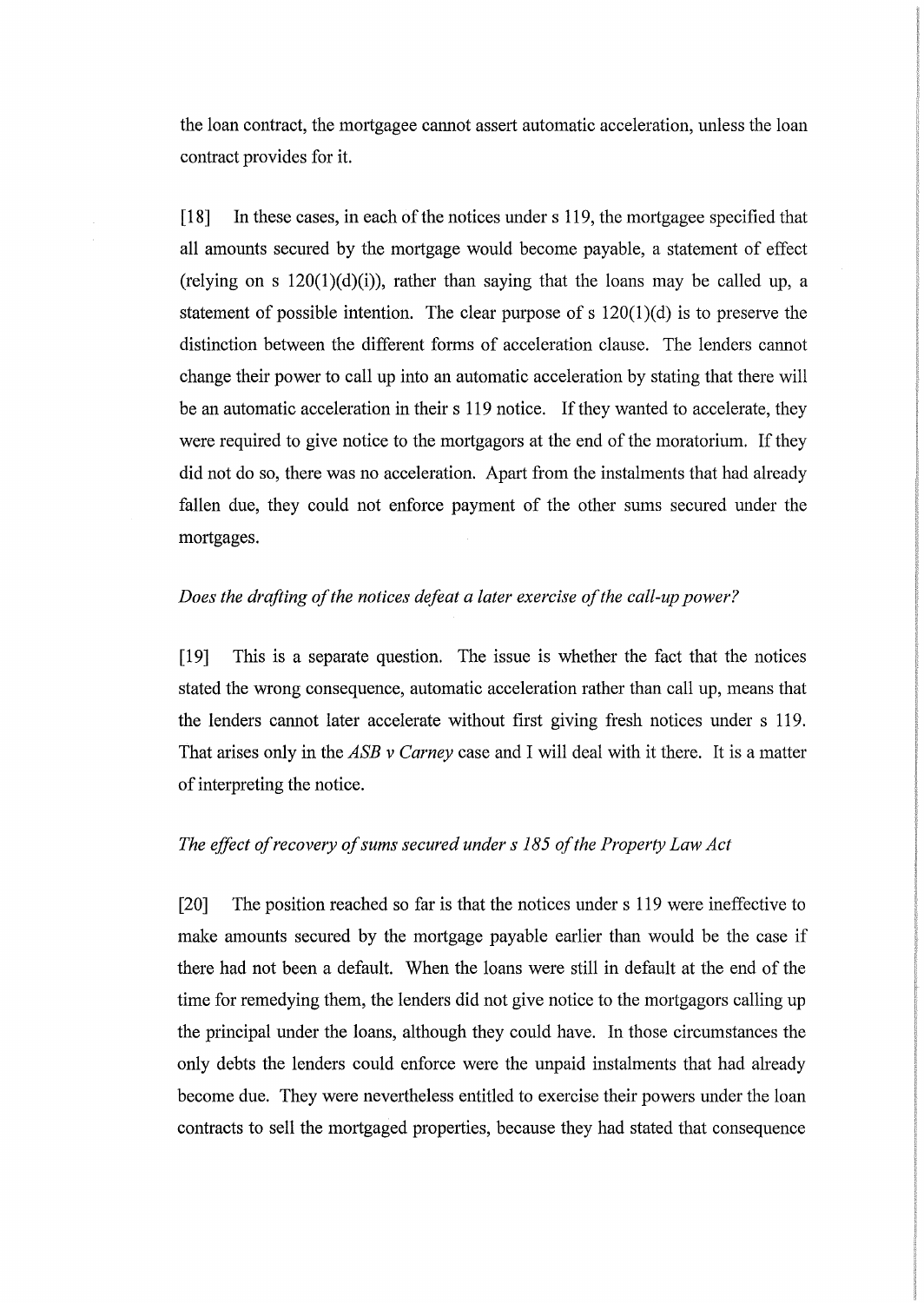in their notices. They did sell. They say that even if they were not called up earlier, the loans were accelerated under s 185. That says:

#### **185 Application of proceeds of sale of mortgaged property**

 $(1)$  The proceeds arising from the sale by a mortgagee of mortgaged property must be applied-

- (a) first, to the payment of all amounts (if any) referred to in subsection (2), together with interest on those amounts at the agreed rate (if any) at which interest is payable on the principal amount secured by the mortgage:
- (b) secondly, to the payment of amounts secured by any other mortgage, encumbrance, or security interest over the property to the extent that it has priority over the m01tgagee's m01tgage:
- (c) thirdly, to the repayment of all amounts (if any) paid or advanced by the mortgagee for the purpose referred to in paragraph (b), together with interest on those amounts at the agreed rate (if any) at which interest is payable on the principal amount secured by the mortgage:
- (d) fourthly, to the payment of amounts secured by the mortgage (to the extent that those amounts have not been paid under paragraphs (a) to (c)):
- (e) fifthly, to the payment of amounts secured by any subsequent mortgage, subsequent encumbrance, or subsequent mortgage, subsequent encumbrance, or subsequent security interest over the property if-
	- (i) the subsequent mortgage, subsequent encumbrance, or subsequent security interest is registered; or
	- (ii) the subsequent mortgage, subsequent encumbrance, or subsequent security interest is unregistered, but the mortgagee has actual notice of it:
- (f) sixthly, to the payment of any surplus to the current mortgagor ...

[21] The important part here is that the mortgagee may recover the amounts secured by the mortgage under s 185(1)(d). That includes amounts that would not otherwise have fallen due. That becomes clear when the predecessor to s 185 is considered - s 104 of the Land Transfer Act 1952: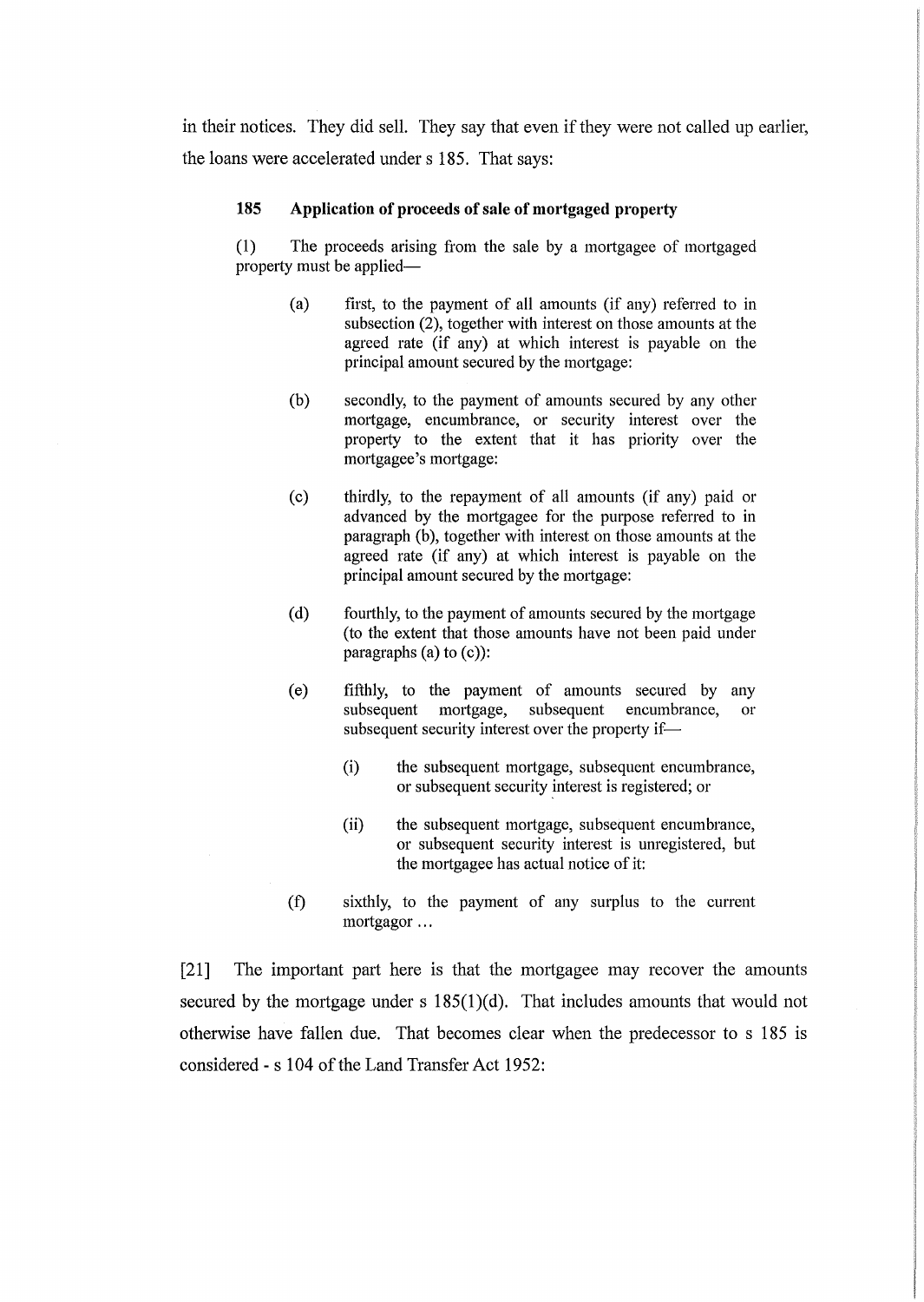#### **104 Application of purchase money**

- $(1)$  The purchase money to arise from the sale by the mortgagee of any mortgaged land, estate, or interest shall be applied-
	- (a) Firstly, in payment of the expenses occasioned by the sale:
	- (b) Secondly, in payment of the money then due or owing to the mortgagee:
	- ( c) Thirdly, in payment of subsequent registered mortgages or encumbrances (if any) in the order of their priority:
	- (d) Fourthly, the surplus (if any) shall be paid to the mortgagor.
- (2) Where the surplus cannot be paid to the mortgagor by reason of his not being found after reasonable inquiry by the mortgagee as to his whereabouts, the surplus may be paid to the Secretary to the Treasury in accordance with section 102A of the Propetiy Law Act 1952, and the provisions of that section shall apply accordingly.

Under s 104(1)(b), the mortgagee could recover money "then due or owing", not money still to fall due. Section 185 allows greater recovery.

[22] The lenders' argument is sound insofar as s 185 allows recovery from the proceeds of sale of amounts secured. The policy behind s 185 is that once the security is realised, the mortgagee should be entitled to recover from the proceeds of sale all the sums secured, even if they have not become due and owing at the time of sale. The mortgagee should not be left unsecured for amounts that have still to fall due.

[23] In these proceedings, however, the amounts the mortgagees obtained on the sales were not enough to pay all the amounts secured by the mortgages. While the proceeds of sale of the mortgaged property may be applied against debt that had not otherwise fallen due, that does not mean that the loans have otherwise been accelerated. Section 185 only provides for recovery from the sale proceeds of amounts secured. It does not otherwise provide for a general acceleration of amounts that would otherwise be payable but for any defaults. The problem that the lenders have not called up the loans remains.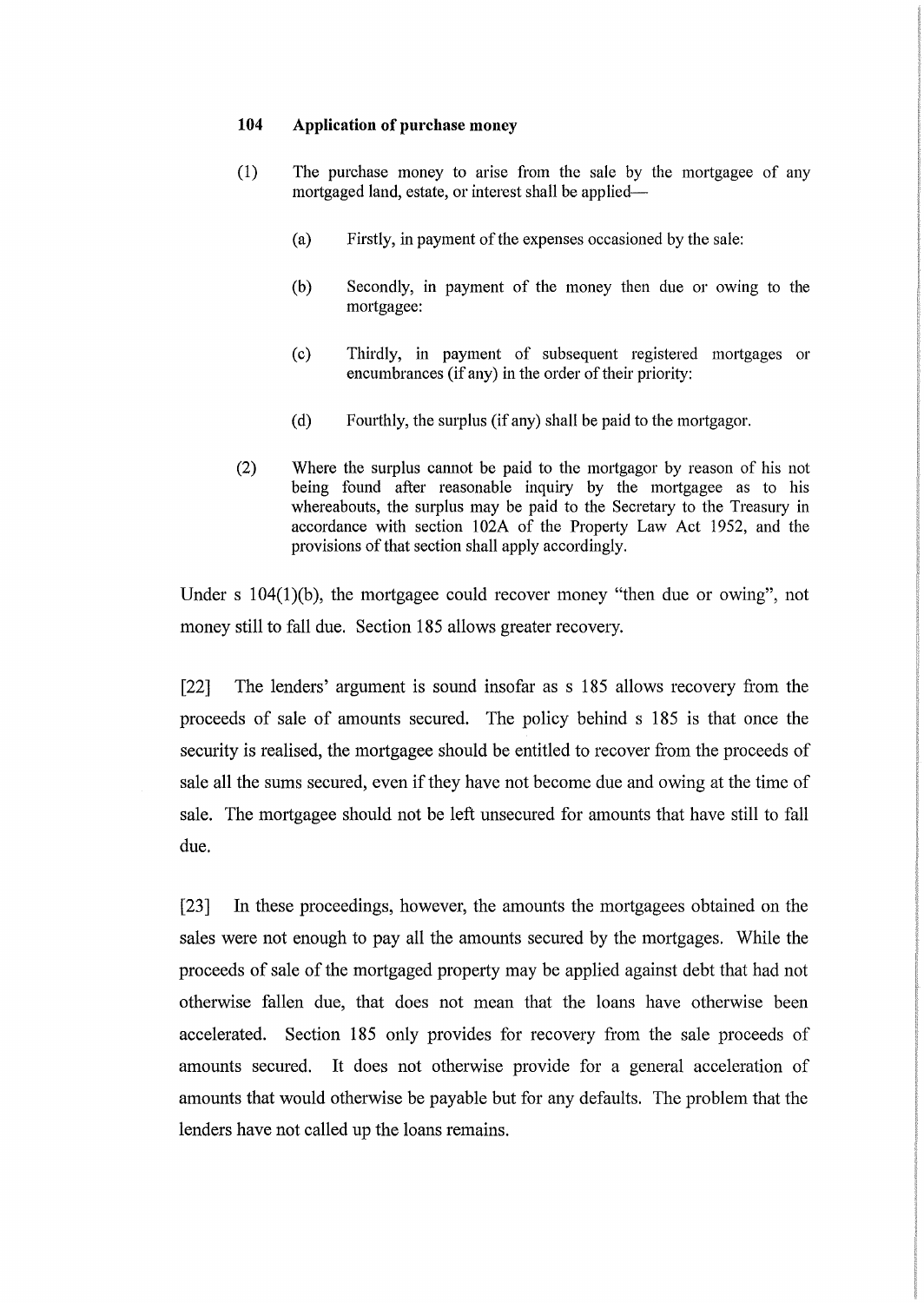[24] From the proceeds of sale the lenders recovered sums that had already fallen due and also other sums secured, that is, sums that had not yet fallen due because there had been no acceleration. The lenders therefore recovered pre-payments of instalments to fall due later. For some time following the sale, the mortgagors were no longer in default because of these pre-payments. In the case of the ASB, it will be necessary to consider whether it could accelerate ahead of any fresh defaults by the mortgagor. I deal with that later.

## *Additional argument by the ANZ*

[25] ANZ has a further argument for escaping from the problem. While it accepts that its standard loan contract has a call-up acceleration clause, its mortgages have an automatic acceleration clause:

| <b>Default</b> |
|----------------|
|                |

7.1 If the customer does not:

(a) pay any of the money then due ... then the money will be immediately due and payable without the need for any demand.

[26] It also says that the inconsistency between the call-up acceleration clause in the loan contract and the automatic acceleration in the mortgage can be resolved. Its mortgage provides:

21.8 If any ambiguity or inconsistency arises between this mortgage and any other document or agreement, the Bank will decide which prevails.

[27] It submits that it is entitled to rely on the automatic acceleration clause in the mortgage and it cannot be held to the call-up acceleration clause in the loan contracts. I accept that submission. For its cases, it is entitled to rely on the automatic acceleration clause in its mortgages. That means that its notices under s 119 did properly state that one of the consequences of the failure to remedy defaults in time would be that the automatic acceleration provision would take effect. It was not required to give a further notice calling up the sums secured under the mortgage.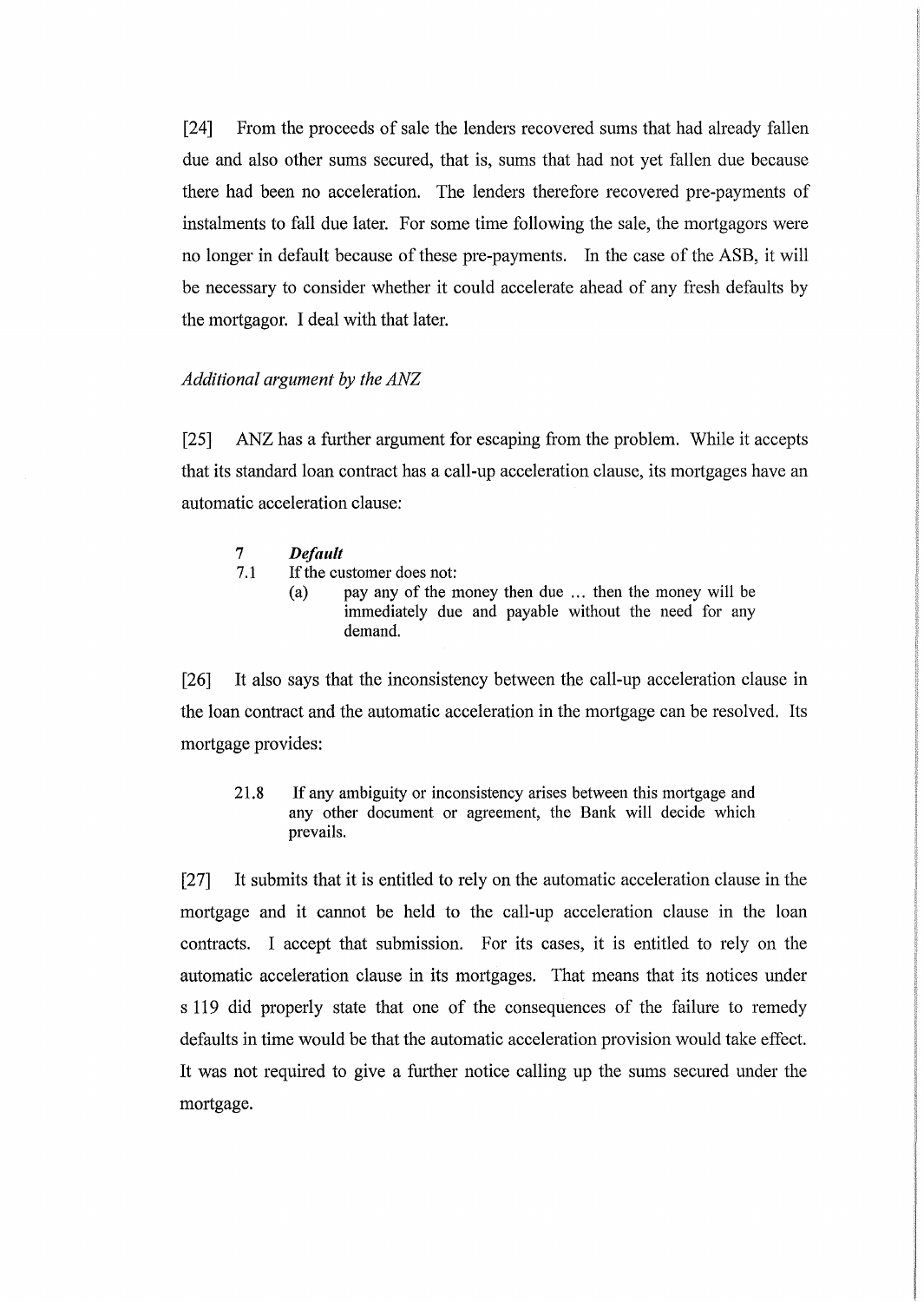*ANZ s fall back position* 

[28] ANZ's fallback position is that, even if it did not validly accelerate earlier, after it started these proceedings it did call up the sums secured by sending notices of demand to the customers. Given that I have found that ANZ can rely on the automatic acceleration provision of the mortgage, that point does not require a decision.

[29] If it did, however, it would be necessary to consider these matters:

- (a) When construed in context, do the s 119 notices state that the acceleration power may be exercised?
- (b) Can the bank accelerate ahead of any fresh defaults by the mortgagors?

Those questions do require consideration in the case of ASB.

[30] Now for each claim.

# **ANZ Bank New Zealand Ltd v Boyce**

[31] The bank sues as successor to the National Bank. Mr Boyce had a current account with the National Bank from 2001. Under the bank's terms, the overdraft was repayable on demand.

[32] In 2006, Mr Boyce borrowed two sums from the National Bank: \$293,523 and \$5,000. They were table loans, repayable over 25 years. Each loan had an acceleration clause:

The Bank may give written notice to the Customer to:

- (i) cancel any undrawn amount of the Loan (any amount cancelled will not be available to the Customer); and/or
- (ii) require immediate repayment of the Loan, and payment of all interest and other amounts owing under this agreement if: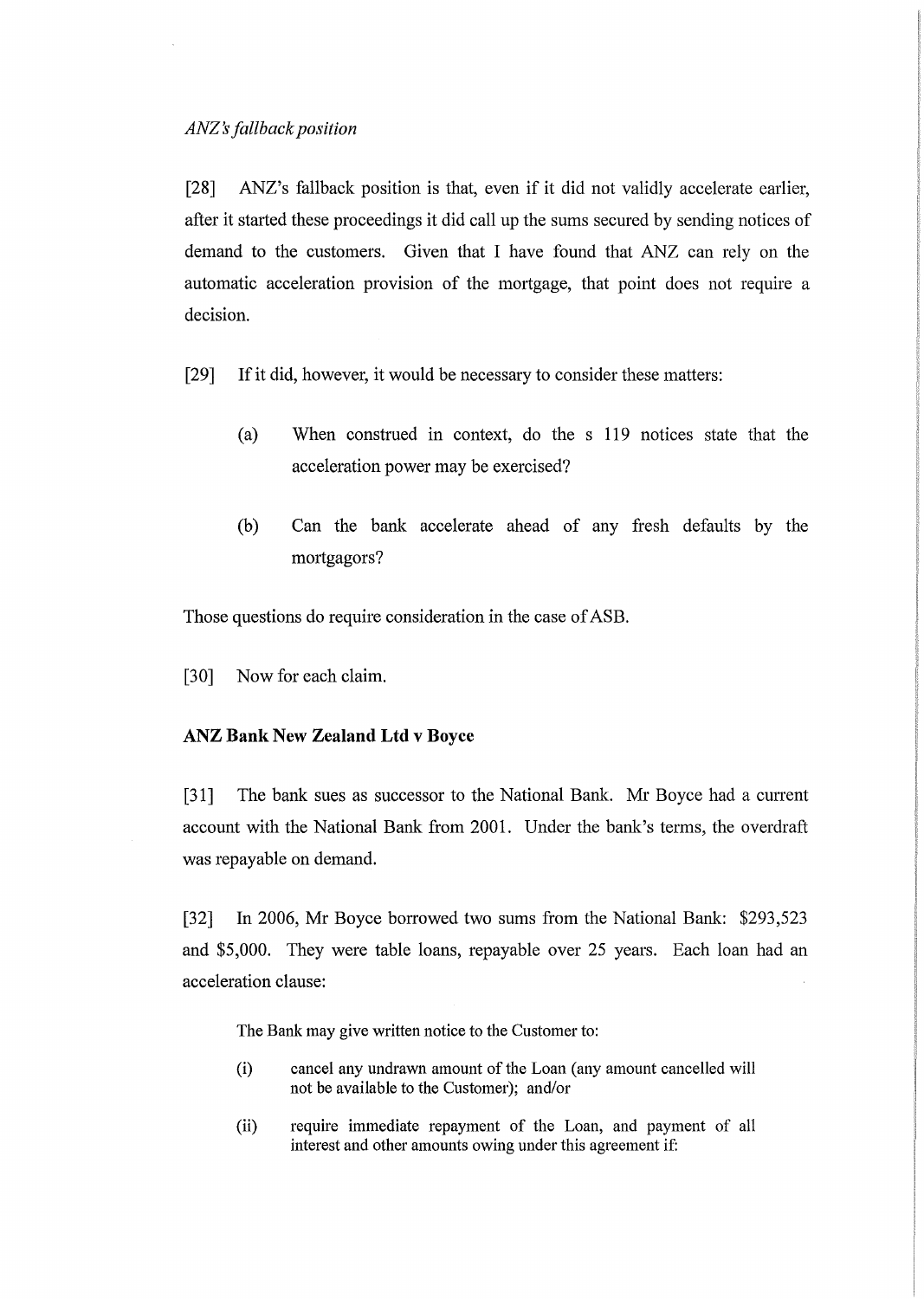(a) a default is made in payment of any amount due under this agreement or on any of the Customer's accounts with the Bank, or under any liability the Customer has to the Bank ...

The Customer must immediately comply with any notice given under this clause.

[33] For security, Mr Boyce gave the bank mortgages over properties at  $11A/11B$ Windsor Road and 26 Ormonde Place, Kaikohe. The bank's mortgage contains an automatic acceleration clause:

7. In **default** 

If:

7.1 the Customer does not: (a) pay any of the Money when due ...

then the Money will be immediately due and payable without the need for any demand ...

- [34] Clause 21.8 of the mortgage provides:
	- 21.8 If any ambiguity or inconsistency arises between this mortgage and any other document or agreement, the Bank will decide which prevails.

[35] In April 2011, Mr Boyce was in default under both term loans. The bank served a notice under s 119 of the Property Law Act on 6 April 2011, in which it required the defaults to be remedied on or before 18 May 2011. For consequences, the notice stated:

If each default has not been, or cannot be, remedied on or before 18 May 2011:

- (a) All amounts secured by the mortgage will become payable, namely \$290,072.90.
- (b) The following powers of the bank as mortgagee will become exercisable:
	- (i) the mortgagee's power to enter into possession of the mortgaged land;
	- (ii) the mortgagee's power to sell the mortgaged land.

[36] On 18 May 2011, Mr Boyce had not remedied the defaults. The bank sold the mortgaged properties. The sale of the Ormonde Place property settled on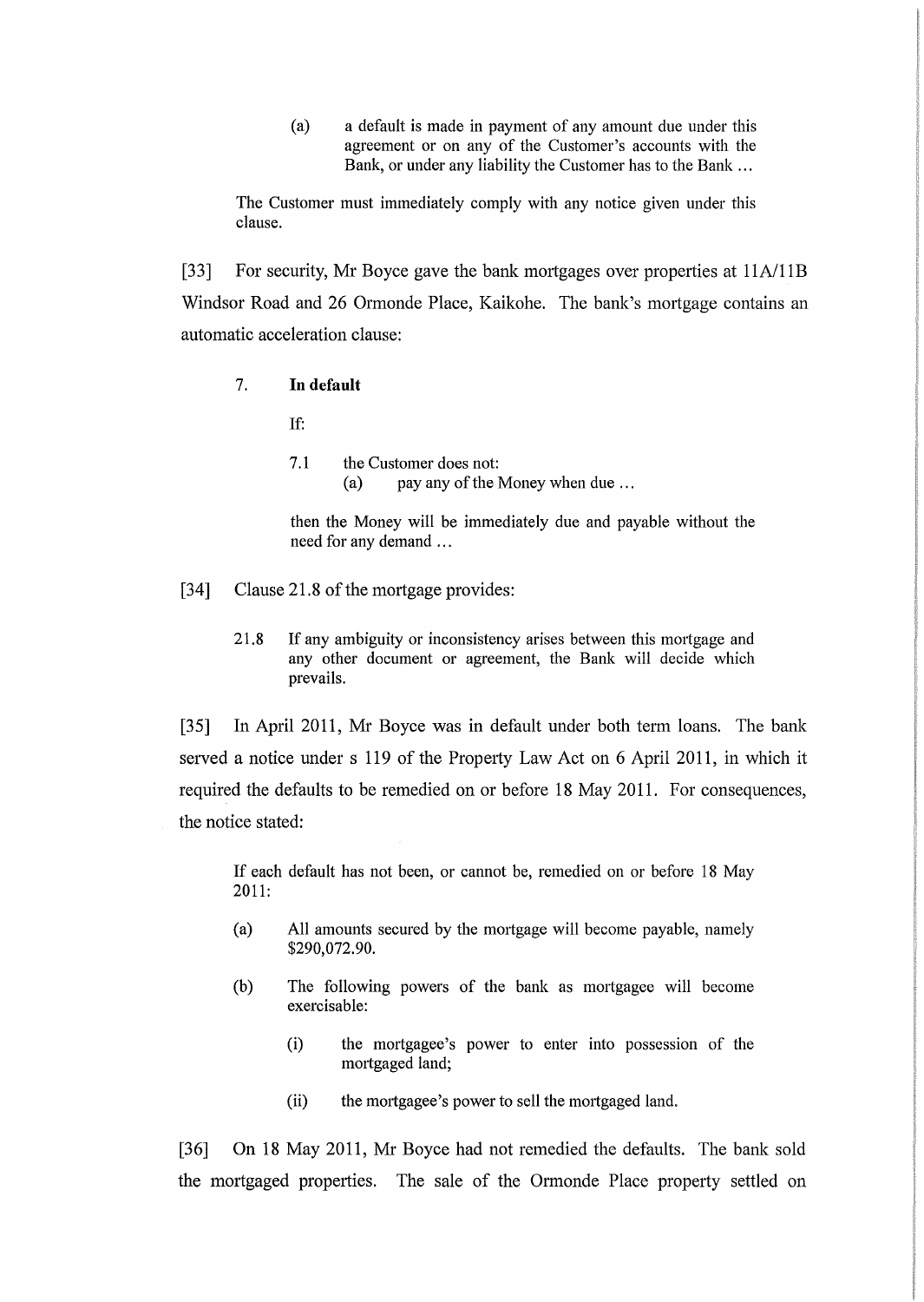16 December 2011. After paying the costs of sale and anears in district and regional council rates, the net proceeds paid to the bank were \$20,846.24. The smaller loan was repaid in full and \$18,530.00 was applied in reduction of the larger loan.

[37] The Windsor Road property was sold in January 2013. From the proceeds of sale, the bank applied \$12,646.77 to the current account and \$27,659.80 to the larger table loan. Following those payments, the total amount owing under the larger term loan and the current account was \$293,310.73. Interest has continued to accrue on the table loan at  $5.74$  per cent per annum, and on the current account at  $10.74$  per cent per annum.<sup>7</sup> At 4 July 2013, the amount owing under the table loan was \$276,163.18 and the amount owing under the current account was \$26,232.36.

[38] As I have held that the bank was entitled to rely on the automatic acceleration clause in the mortgage rather than the call-up acceleration clause in the loan agreements, the bank is entitled to recover judgment against Mr Boyce in the sum of \$302,395.54, plus interest on the sum of \$276,163.18 at 5.74 per cent per annum from 4 July 2013 until the date of judgment, and interest on \$26,232.36 at the rate of 10.74 per cent per annum from 4 July 2013 to date of judgment.

[39] The bank does not seek post-judgment interest at contractual rates. Interest on the judgment sum will run at five per cent per annum under r 11.27 of the High Court Rules.

[40] Under the bank's general terms and conditions for its accounts (incorporated into the loan contracts in this case), it is entitled to recover its solicitor-client costs. While it provided details of its costs for the first call of the summary judgment, it has been put to extra work since. It should file an affidavit and memorandum setting out the costs it claims. The affidavit should cover the matters required in *Crown Money Corporation Ltd v Grasmere Estate Trustco Ltd.* <sup>8</sup>

<sup>7</sup>  8 The bank claimed interest on the current account at 28.15 per cent per annum in its original statement of claim, but reduced it to 10.74 per cent per annum in an amended statement of claim.

*Crown Money C01poration Ltd v Grasmere Estate Trustco Ltd* (2008) 19 PRNZ 591 (HC) at [14].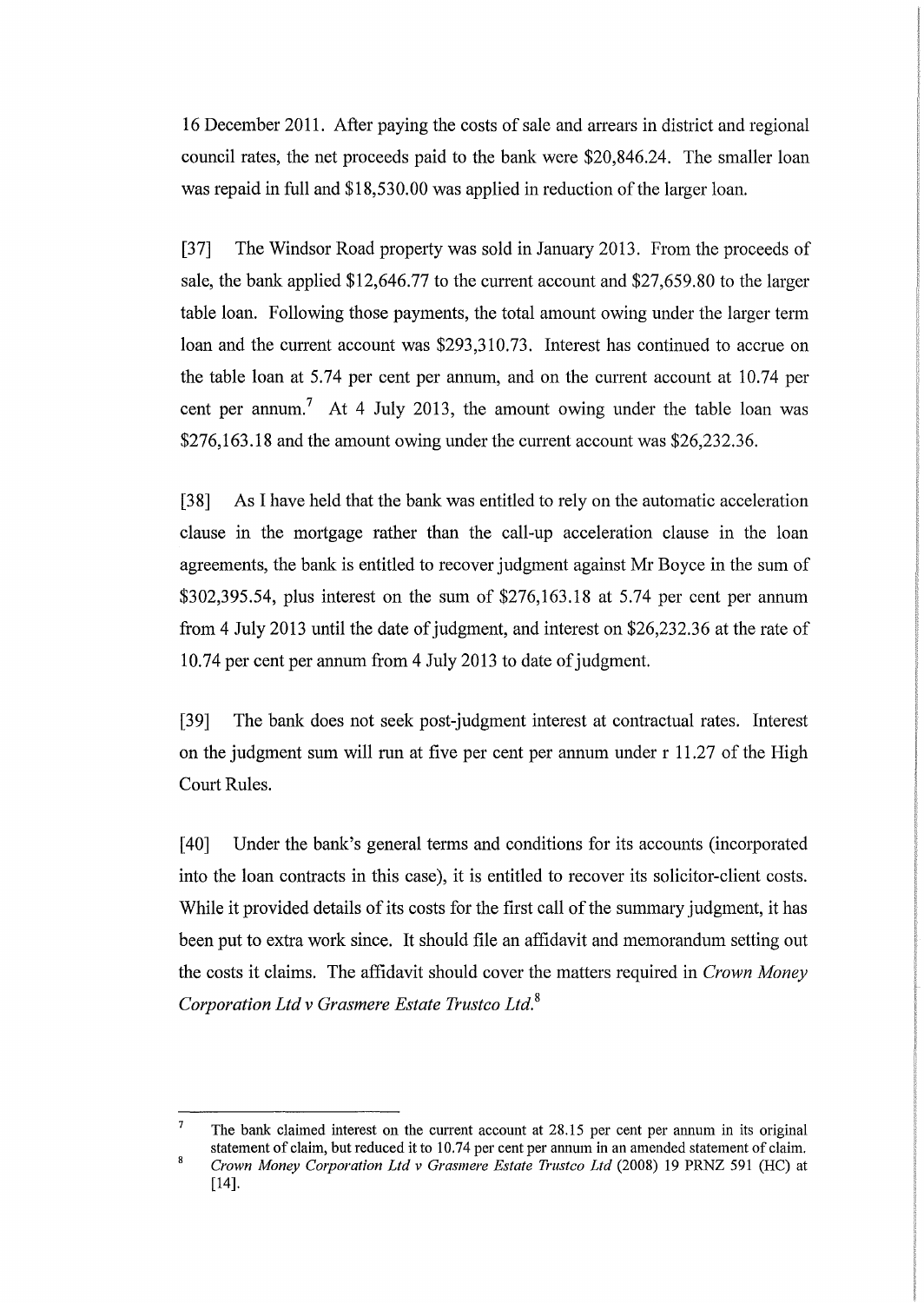## **ANZ Bank New Zealand Ltd v Ramasamy and Ramakrishnan**

[41] The bank made a loan of \$695,150.00 to the defendants in January 2008. The loan was repayable by monthly instalments over 20 years. The defendants gave the bank a first mortgage over their property at 45 Jaunpur Crescent, Broadmeadows, Wellington. The loan was subject to the bank's standard loan terms and conditions. These included a call-up acceleration clause:

ANZ may require you to repay immediately the whole of their loan and may cancel the loan or any undrawn portion of the loan, if any of the following situations occur:

If you fail to pay, when due, any amount required to be paid to ANZ in connection with this loan. ...

ANZ may also have the right (amongst other things) to require you to repay immediately your loan in other circumstances, in terms of the security document(s) relating to your loan.

[ 42] The bank's mortgage is in the same terms as in the *Boyce* case. It contains the same automatic acceleration provision, and the same clause 21.8 allowing the bank to decide which prevails in the case of any ambiguity or inconsistency between the mortgage and any other document or agreement.

[43] The bank established two other accounts for the defendants. In November 2010 they were in default and the bank established an account called an "unarranged overdraft". This account was debited with costs incurred by the bank in enforcing the loan when the defendants had defaulted. I accept the bank's entitlement to charge costs incurred on defaults to the defendants, but it is not clear to me that the bank could charge the defendants a higher interest rate for those costs than for the principal sums owing under the term loan.

[44] In October 2012 the bank changed its technology system and established a loan servicing account for each customer with a loan. This was a current account into which loan funding payments were to be made. I accept that the bank might do that as a way of dealing with customers' payments, but again I do not accept that the bank was entitled to charge the defendants interest on that account at rates in excess of those applied under the loan contract.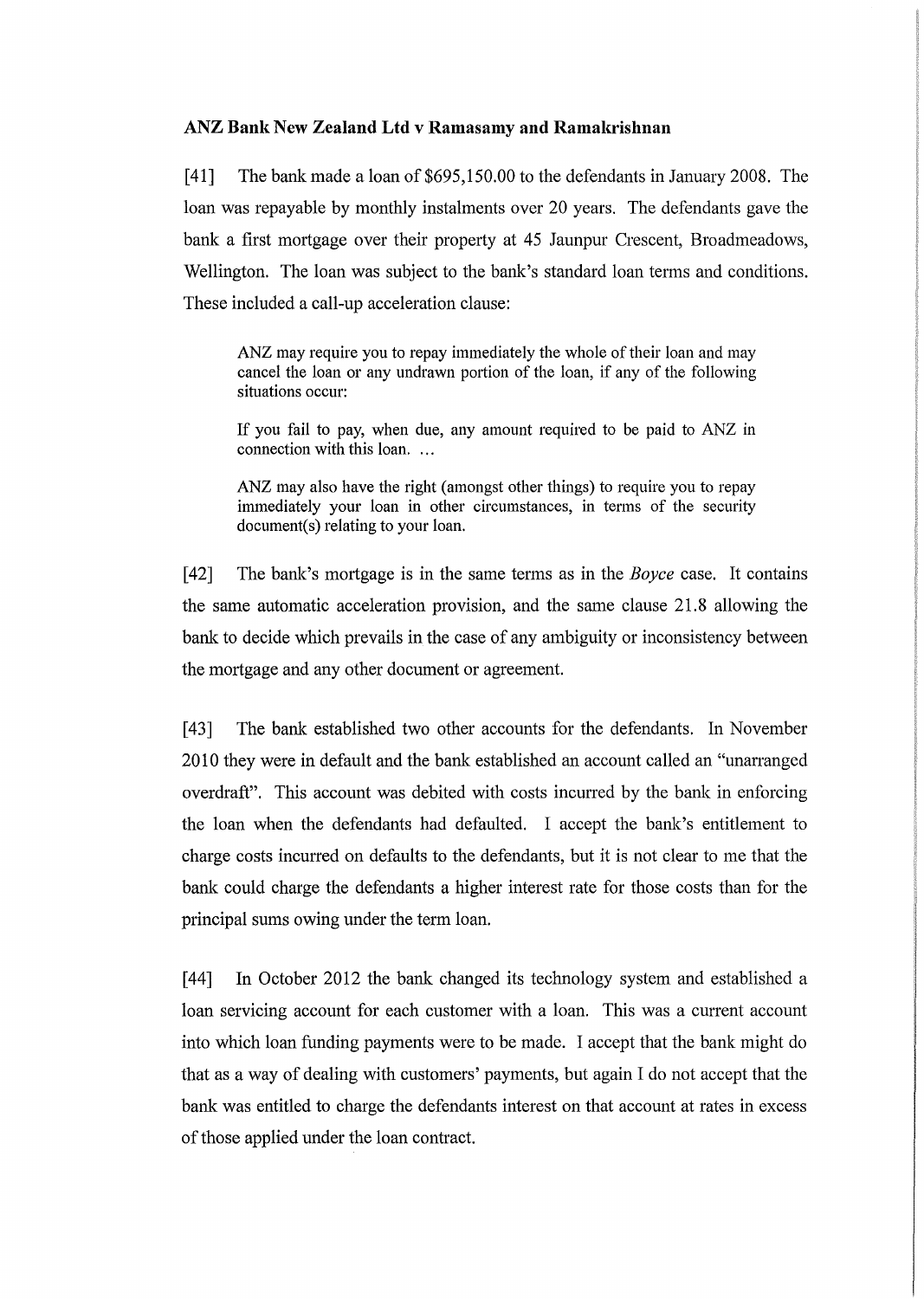[45] In May 2012, the bank sent a notice under s 119 of the Property Law Act to the defendants. As in the *Boyce* case, the notice described the consequences of not remedying the defaults as follows:

If each default has not been, or cannot be, remedied on or before 25 June 2012:

- (a) All amounts secured by the mortgage will become payable, namely the \$682,526.48.
- (b) The following powers of the bank as mortgagee will become exercisable:
	- (i) The mortgagee's power to enter into possession of the mortgaged land;
	- (ii) The mortgagee's power to sell the mortgaged land.

[46] The notice did not say that any call-up power may be exercised.

[47] The defendants made some payments to the bank but they were not enough to remedy the defaults in the notice. The bank sold the property at Jaunpur Crescent. The sale was settled on 29 November 2012. The net proceeds of sale the bank received were \$360,512.75.

- [48] The bank says that it applied those proceeds as follows:
	- (a) Unarranged overdraft: \$2,180.73.
	- (b) Bank fees for early repayment: \$1,462.62.
	- (c) \$356,519.14 to reduce the balance of the loan.
	- (d) \$316.63 to reduce the balance of the loan servicing account.
- [ 49] It says that left the following sums owing to the bank:
	- (a) The balance under the loan: \$320,388.73.
	- (b) Debit balance of the loan servicing account: \$734.37.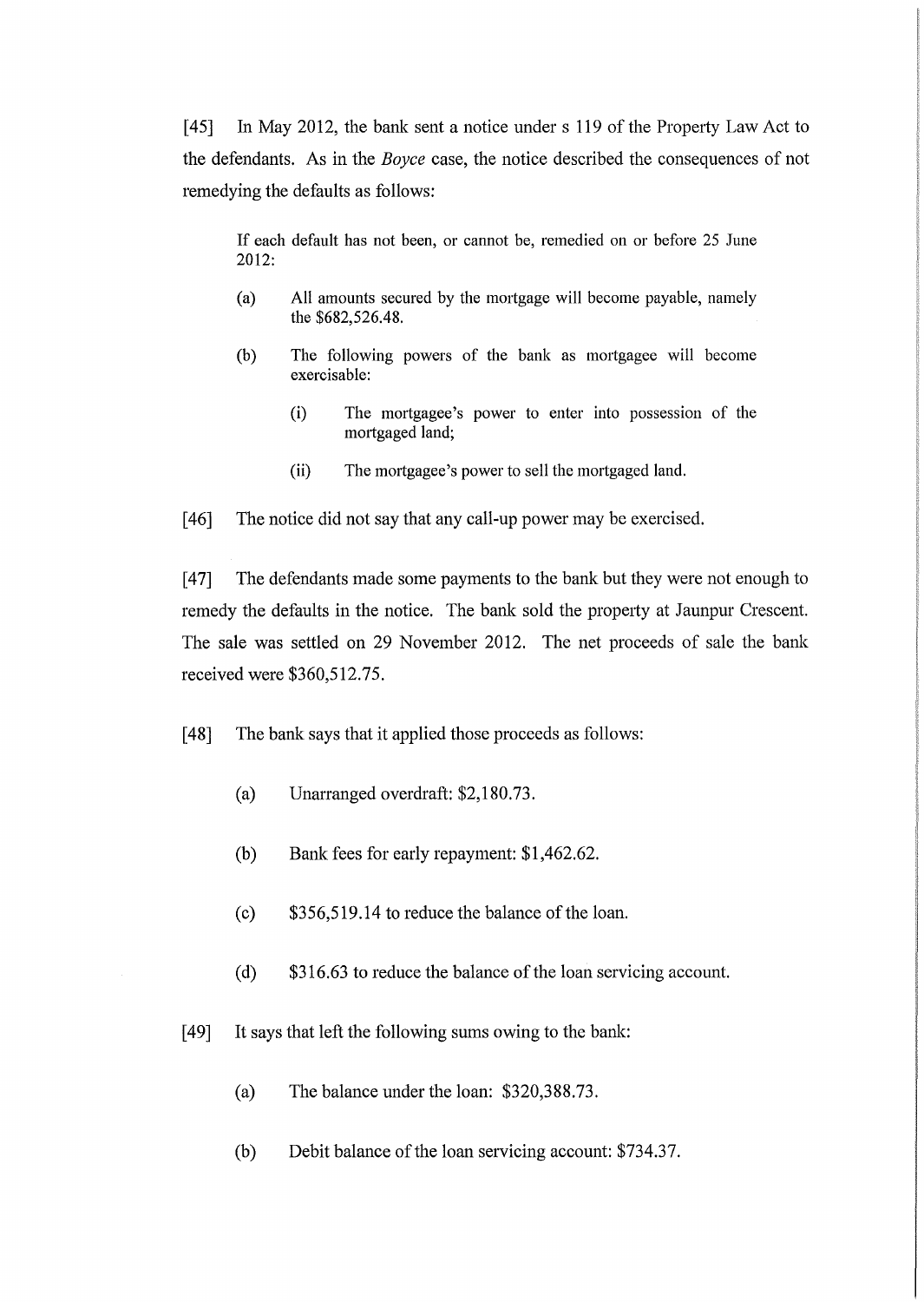[50] I am not satisfied that the bank is entitled to charge an early repayment fee upon a mortgagee's sale. The bank's term as to early repayment says:

You may repay all or part of your loan at any time before its due date. But if you do, you may be liable to pay an early repayment fee plus the early repayment administration fee.

[51] That allows the bank to charge an early repayment fee if the customer chooses to make an early repayment. Customers who have defaulted under the loan, who cannot remedy defaults after receiving a notice under s 119 of the Property Law Act and who then suffer a sale by the bank as mortgagee, have not elected to make an early repayment and are therefore not chargeable under the term above.

[52] The amount of the unarranged overdraft was \$2,180.73. The amount of the loan servicing account was \$1051. The net proceeds the bank received from the sale of the property were \$360,512.75. When the loan servicing account and the unarranged overdraft are repaid, the balance owing to the bank is \$316,390.12. The bank is entitled to recover that sum plus interest on it at 5.99 per cent per annum from 29 November 2012 until the date of judgment.

[53] Under terms in the bank's loan terms and conditions booklet incorporated into the loan contract, the bank is also entitled to its solicitor-client costs in obtaining judgment. It should file an affidavit proving the costs it claims.

[54] My refusal to give the bank judgment for an early repayment fee is on a summary judgment basis: the bank has not satisfied me that the defendants do not have any defence to that part of the bank's claim. If the bank wishes to continue its claim for the early repayment fee, it should ask for a case management conference so that further directions can be given. It is not necessary for that aspect to come back to me.

### **ASB Bank Ltd v Carney**

[55] By an agreement dated 14 June 2011, the bank lent the Cameys \$528,000 under a table loan repayable over 25 years. For security, the bank took mortgages over properties at 494A Kerikeri Road, 12 and 18 Kingfisher Drive, Kerikeri.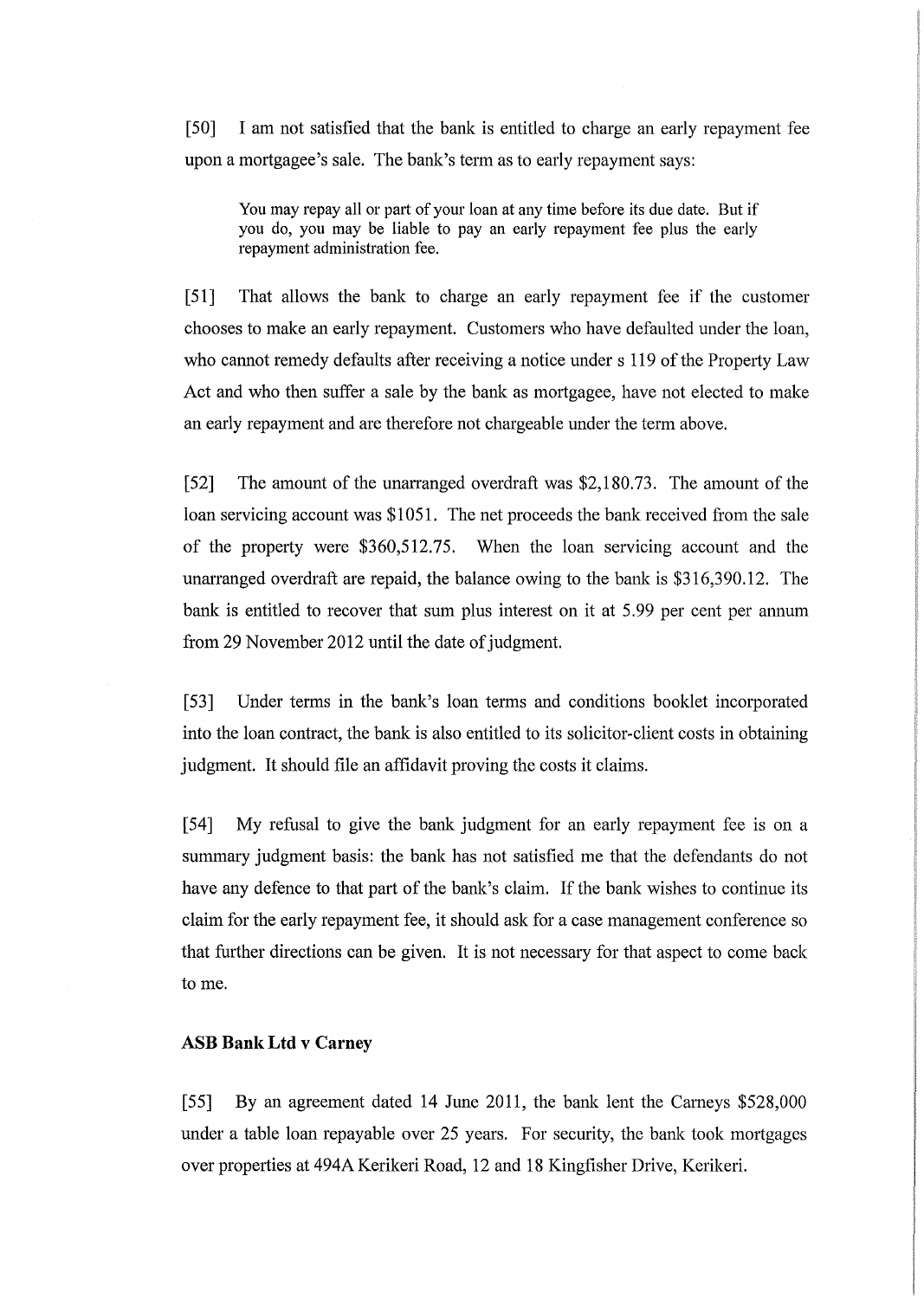[56] The loan agreement is subject to the bank's retail general terms and conditions. It contains a call-up acceleration clause:

### **10.1 Events of default:**

If at any time and for any reason, whether or not within the control of any party:

(a) Non-payment:

You fail to pay on its due date any amount payable under any document ...

Then we may, at any time, *by notice to you:* 

 $\dddotsc$ 

- (ii) declare any or all of the outstanding money that is Owed on outstanding Money to be due and payable either immediately or at such later date as we may specify whereupon that indebtedness will become so due and payable: and ...
- (iii) exercise all or any of our rights under any security documents.

[Emphasis added.]

[57] The mortgage also contains this call-up acceleration clause:

### **7 Enforcement**

7.1 When enforceable:

if, at any time and for any reason, whether or not within the control of a party:

- (a) non-payment;
- (b) The Mortgagor fails to pay on its due date any amount of the Secured Indebtedness; ...

... then the security constituted by this mortgage will become immediately enforceable (without notice to or the consent of the M01tgagor or any other person and without prejudice to any other right that the Bank may have) and the Bank may, at any time, *by notice to the Mortgagor*, *declare* all or any part of the secured indebtedness to be, and that debt will become due and payable (if not already so) either immediately or upon demand or at a later date as the Bank may specify.

[Emphasis added.]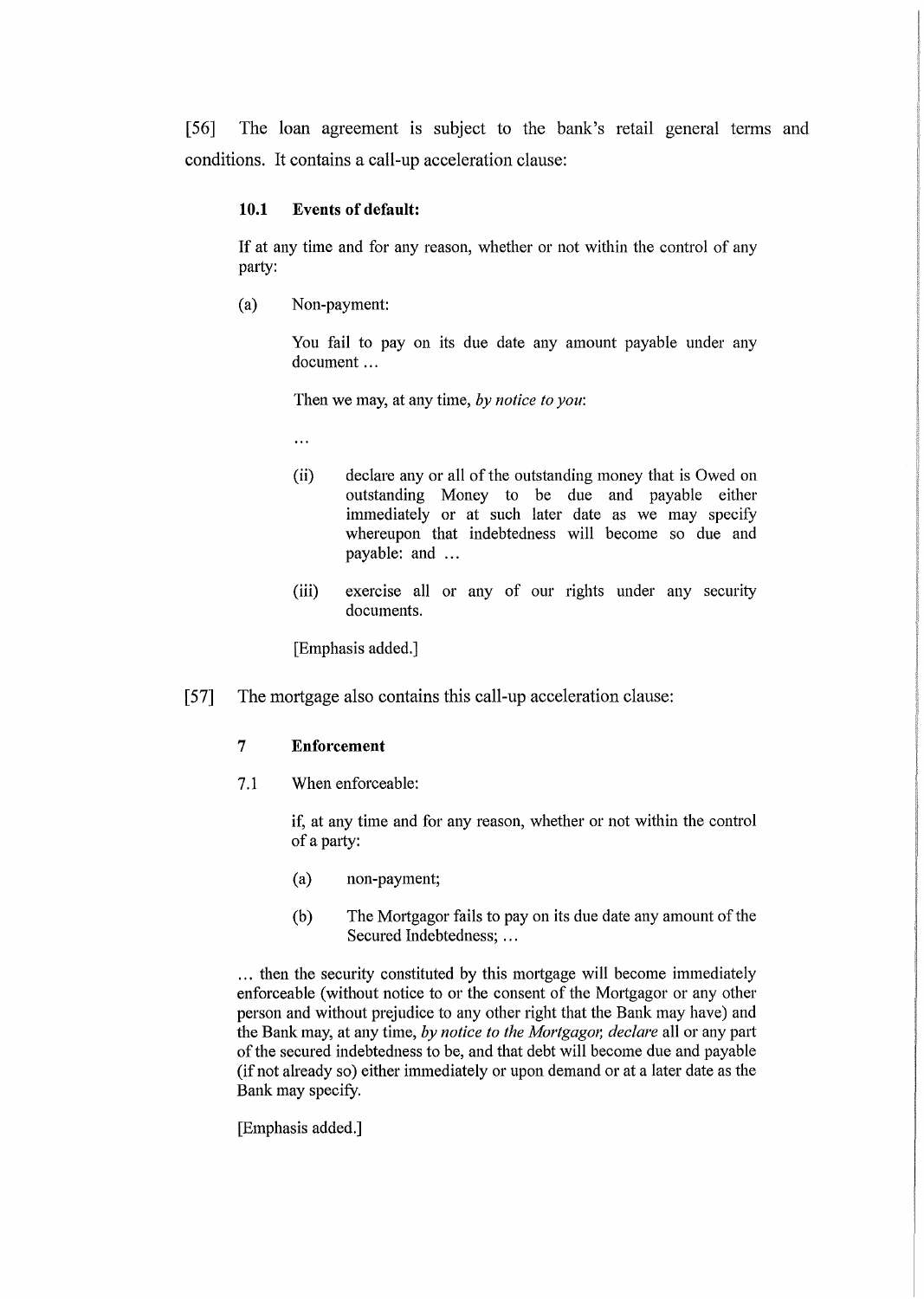[58] The Carneys defaulted under the loan agreement. The bank made demand for unpaid instalments on 30 April 2012. In May 2012 the bank prepared notices under s 119 of the Property Law Act but could serve only Mrs Carney. It obtained directions as to service under s 357 of the Property Law Act and served a fresh notice on Mr Carney in August 2012. For consequences, the May notice said:

- 1 If each default has not, or cannot be, remedied on or before 29 June 2012:
	- (a) The full amount secured by the Mortgage will become payable; and
	- (b) The following powers of the Mortgagee will become exercisable;
		- (i) The mortagee's power to enter into possession of the mortgaged land; and
		- (ii) The mortgagee's power to sell the mortgaged land...

The consequences stated in the August notice were the same as in the May notice (apart from a different date by which defaults had to be remedied). The Carneys did not remedy the defaults.

[59] The bank sold the mortgaged properties, receiving net sale proceeds of \$226,050.09 from the Kerikeri Road property and \$182,913.11 from the Kingfisher Drive properties.

[60] The bank's lawyers wrote to the defendants on 1 August 2013 demanding payment of \$197,329.43 as the shortfall after the sale of the mortgaged properties. The bank claims that sum plus interest on it at 22.5 per cent per annum from 24 May 2013 (date of settlement of the sales) until judgment. The letter of 1 August 2013 did not expressly state that the acceleration power was being exercised, but the demand for payment is consistent with the bank giving notice to the Carneys that the remaining balance of secured monies was now due and payable.

[61] There is no evidence that the bank accelerated the debt between the expiry of the periods under the s 119 notices and the letter of 1 August 2013. The question is whether the bank can rely on the letter of 1 August as an effective acceleration of the loan.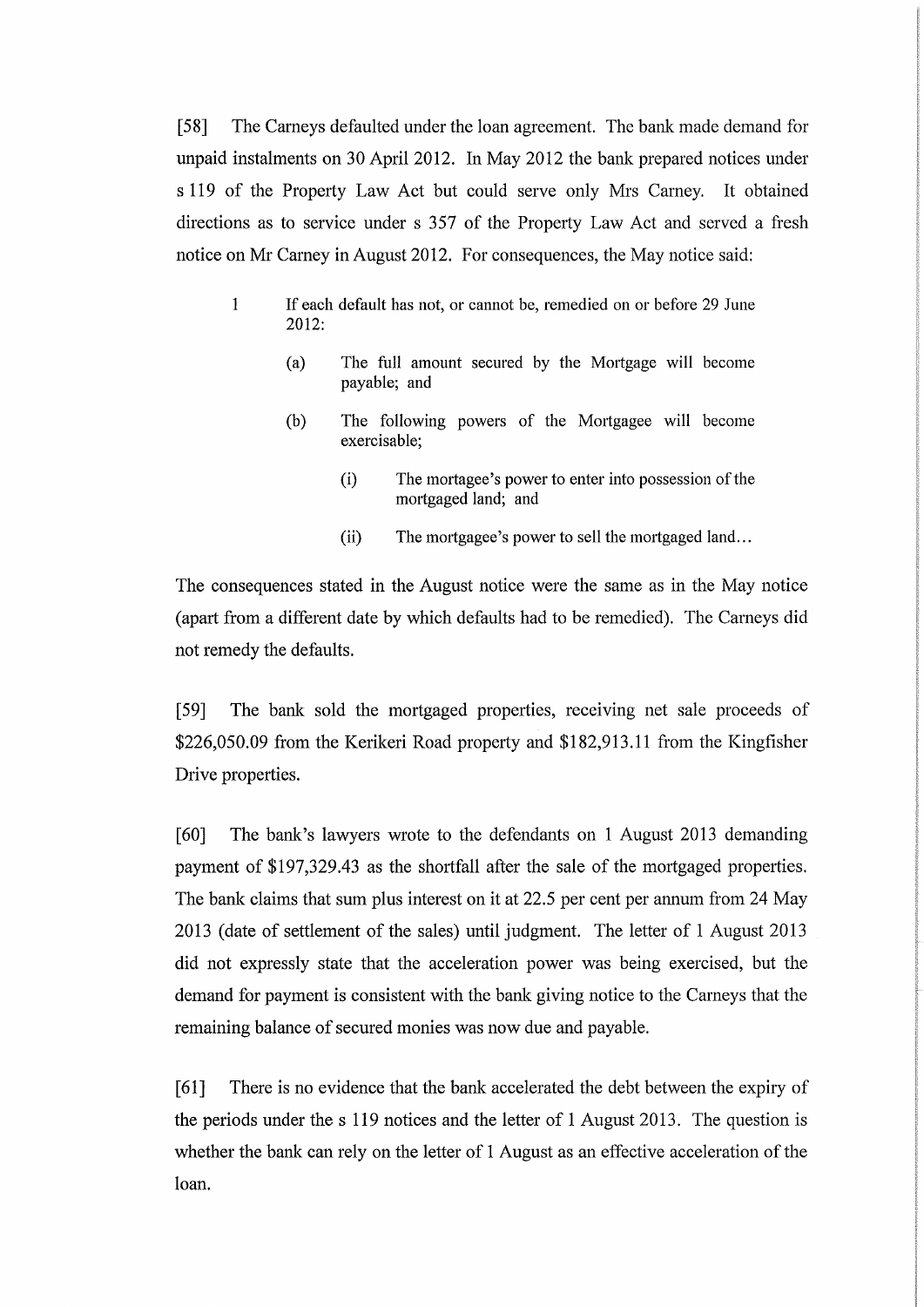[62] While the proceeds of sale of the mortgaged properties had been applied first to unpaid instalments that had already fallen due, and then towards the balance of the sums secured under the mortgage (being instalments that had not yet fallen due) as allowed under s 185, the bank's right to recover (outside s 185) for instalments that had not yet fallen due had not accrued when the bank received the sales proceeds, because the bank had not called up under the acceleration clauses of the loan contract and the mortgage. There are two matters to consider:

- (a) Is the bank's exercise of the call-up power in the letter of 1 August 2013 precluded by the drafting of the s 119 notice?
- (b) Was the bank entitled to exercise the call-up power, given that it had already recovered (under s 185) part of the sums secured by the mortgage?

# *The drafting point*

[63] Section 120 of the Property Law Act requires a notice under s 119 to state the consequences if defaults are not remedied. In this case the bank's notices stated that the amounts secured by the mortgage and specified in the notice would become payable. Strictly, the notice ought to have stated that the amounts may be called up as becoming payable.

[64] On the face of it, there is an available objection that the notices under s 119 did not correctly identify the consequences of the defaults not being remedied in time. The argument would go that the notice refers to an automatic acceleration (which is not available in this case) and does not correctly identify a call-up acceleration power. As the s 119 notices did not state that consequence, the bank cannot now call up the amounts still to fall due, but for the defaults.

[65] While the notices could have been drafted better, is that fatal in this case?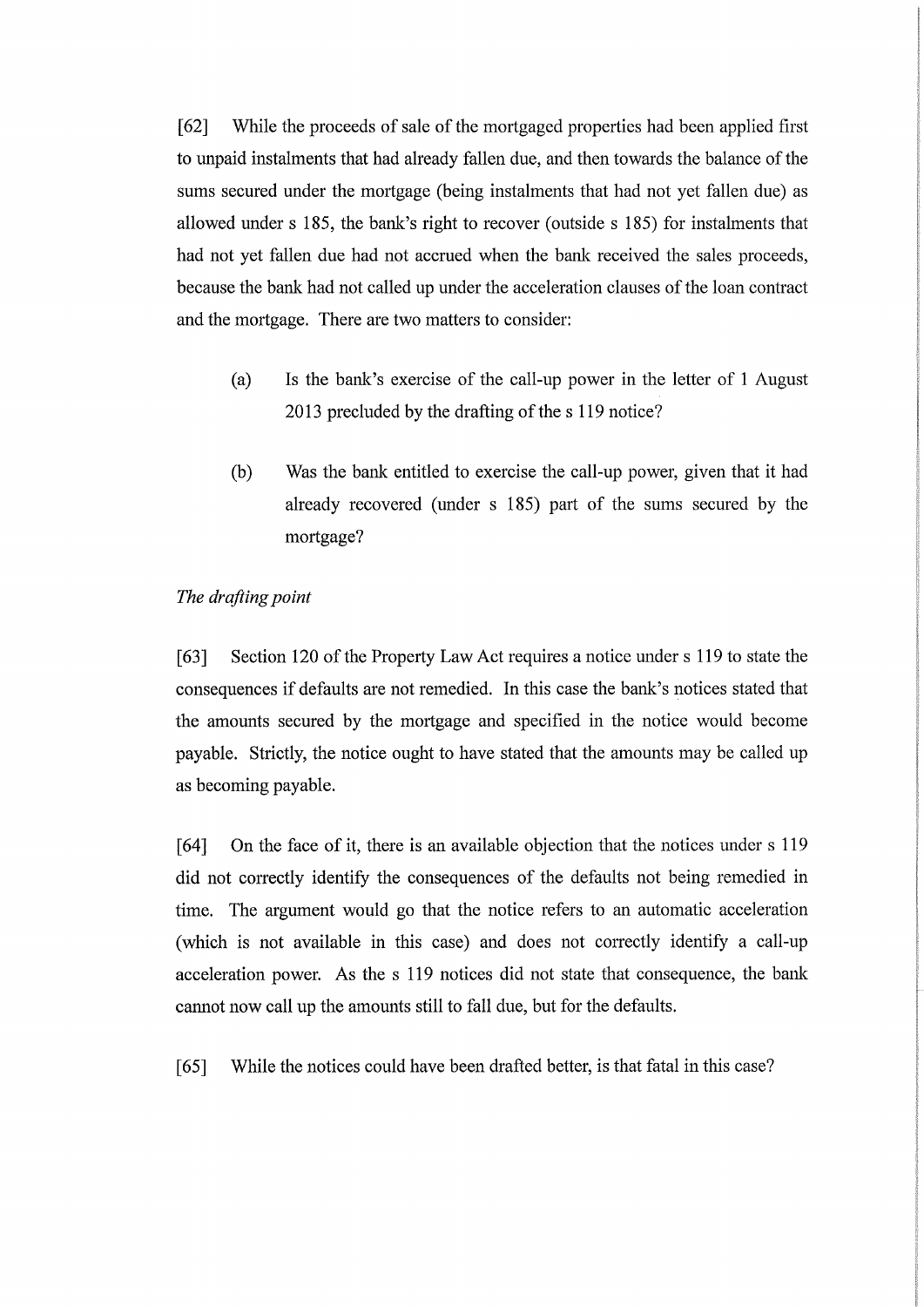[66] Against the objection that the notice under s 119 has misfired because it has targeted the wrong consequence, I am satisfied that, notwithstanding the poor drafting, there is a sound answer when the notice is read in context.

[67] Applying the modern approach to interpretation, when the notice under s 119 is read in context, the words "secured by the mortgage will become payable" mean that those amounts will become payable upon the bank exercising its acceleration power. A reasonable person in the position of the mortgagor receiving the notice would so understand it. The mortgage and the loan contract have call-up acceleration clauses, not automatic acceleration. Knowing those provisions, a reasonable mortgagor can be taken to read the notice as indicating that the bank had it in mind to call up the balance under the loan if the defaults were not remedied. While that reasonable mortgagor might be puzzled at first that the bank had used peremptory language unsuitable for stating that a power may be exercised, he would still pick that, despite the sloppiness, the bank had it in mind to accelerate if the mortgagor did not remedy the defaults in time.

[ 68] There is support for this approach in the decision of the House of Lords in *Mannai Investment Co Ltd v Eagle Star Life Assurance Co Ltd.*<sup>9</sup> That case concerned a notice given under a break clause in a lease. To give an effective notice under the break clause, the tenant had to give not less than six months' notice in writing to the landlord to expire on the third anniversary of the term commencement date. The relevant date was 13 January 1995. The tenant, however, gave notice purporting to exercise his option to terminate on 12 January 1995. The majority in the House of Lords held that, read in context, the notice meant 13 January 1995. It held against reading the notice literally, the approach of the minority. Lord Goff in dissent held that a notice would be correct only if it conformed to the specification in the lease. He said: $10$ 

The simple fact is that the tenant has failed to use the right key which alone is capable of turning the lock.

<sup>9</sup>  *Mannai Investments Co Ltdv Eagle Star Life Assurance Co Ltd* [1997] AC 749 (HL).

<sup>10</sup>  At 754.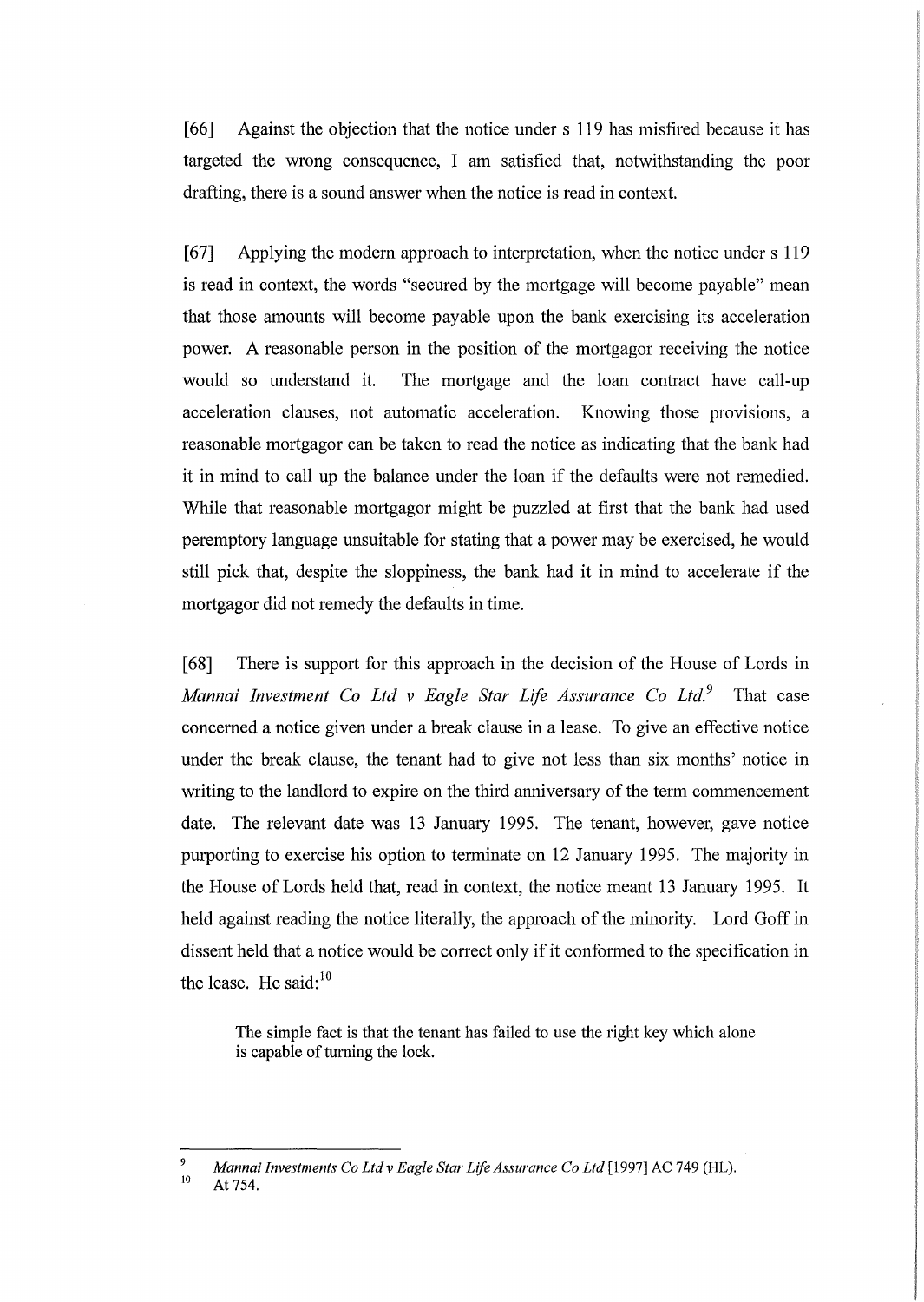[69] Lord Hoffman, one of the majority, held that the same approach should be applied to contractual notices as to the construction of commercial contracts:  $11$ 

The fact that the words are capable of a literal application is no obstacle to evidence which demonstrates what a reasonable person with knowledge of the background would have understood the parties to mean, even if this compels one to say that they used the wrong words. In this area, we no longer confuse the meaning of words with the question of what meaning the use of the words was intended to convey. Why, therefore, should the rules for the construction of notices be different from those for the construction of contracts?

[70] The decision of our Supreme Court in *Vector Gas Ltd v Bay of Plenty Energy Ltd12* is in line with this. While *Mannai* was directed at contractual notices rather than statutory notices, it is consistent with the balance which Cooke P was trying to strike in *BNZ Finance Ltd v Smith and Leuchars*.<sup>13</sup> While that was a decision on notices under s 92 of the Property Law Act 1952, it is also applicable to s 119 notices under the Property Law Act 2007:<sup>14</sup>

Unfortunately this country is in an economic phase when issues as to the respective rights of creditors, debtors and guarantors are very much to the fore. As I see it, the cardinal points are, first, that the protective provisions of the Property Law Act should be applied reasonably generously and not whittled down, so as to make sure that persons having the misfortune to face major liabilities should have adequate notice of the claims against them. Secondly, that creditors who have complied with the spirit of the legislation regarding notice should not be defeated by technical defences when it is plain that liability has accrued.

*Was the bank entitled to accelerate, given its recoveries under s 185?* 

[71] In August 2013 the bank had sold the mortgaged properties, with a net realisation of \$408,963.20. That was more than enough to cover instalments that had fallen due up until the date of sale. The loan for \$528,000 repayable over 25 years was a little over two years old. Under s 185 of the Property Law Act, the bank was entitled to apply the balance towards other sums secured under the mortgages - that is, instalments that had not yet fallen due - and it did so. While the bank has not provided calculations, it would clearly be some years before any further instalments would fall due.

<sup>11</sup>  At 779.

<sup>12</sup>  *Vector Gas Ltd v Bay of Plenty Energy Ltd* [2010] NZSC 5, [2010] 2 NZLR 444.

<sup>13</sup>  *ENZ Finance Ltdv Smith andLeuchars* [1991] 3 NZLR 659 (CA).

<sup>14</sup>  At 669-670.